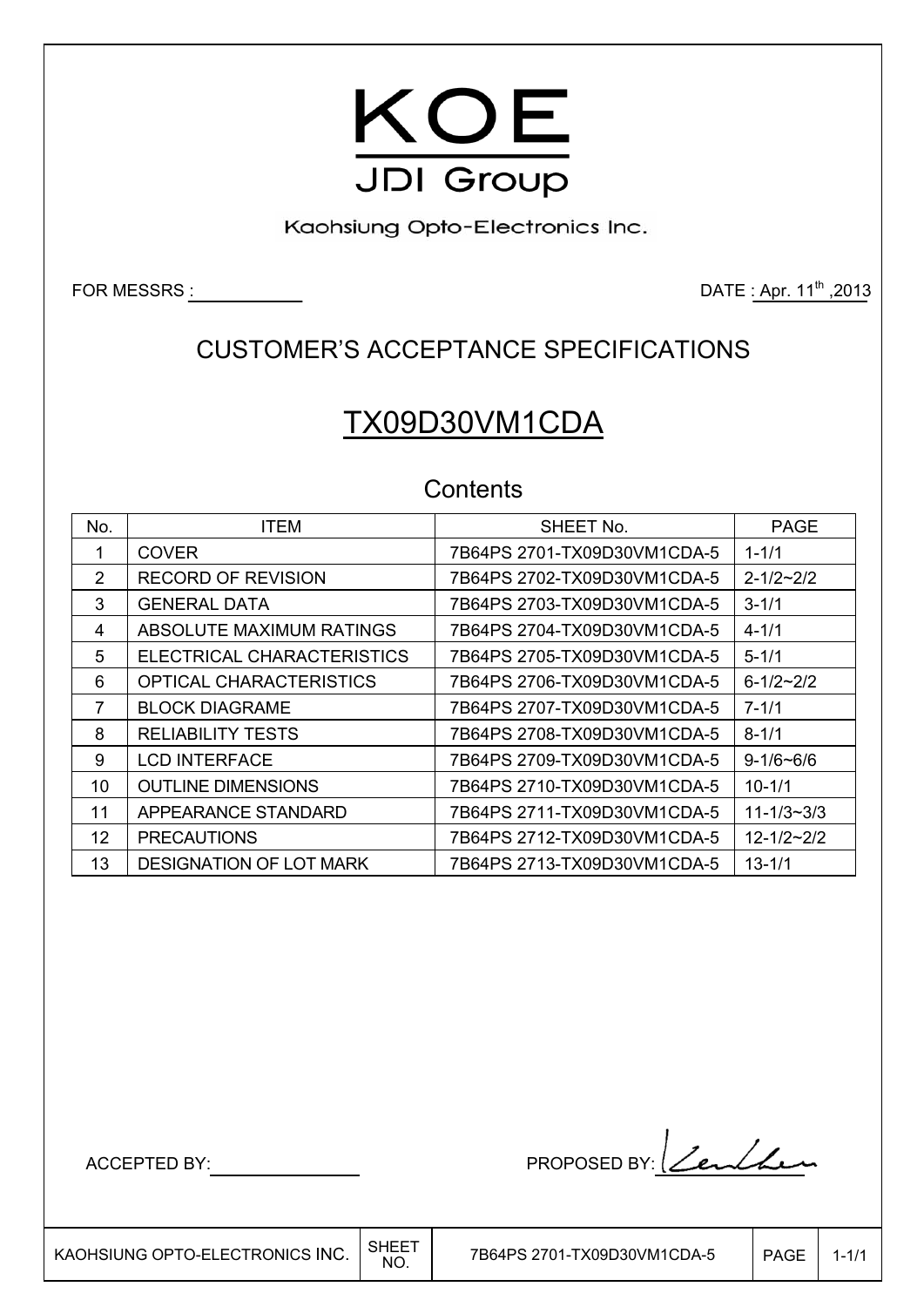| Sep. 16, '09 | SHEET No.                       | <b>SUMMARY</b>              |                                                                       |                                       |                                         |      |                                                    |           |
|--------------|---------------------------------|-----------------------------|-----------------------------------------------------------------------|---------------------------------------|-----------------------------------------|------|----------------------------------------------------|-----------|
|              | 7B64PS 2703-                    | <b>3.1 DISPLAY FEATURES</b> |                                                                       |                                       |                                         |      |                                                    |           |
|              | TX09D30VM1CDA-2                 | Changed                     |                                                                       |                                       |                                         |      |                                                    |           |
|              | Page $3 - 1/1$                  |                             | <b>Power Consumption</b><br>75 mW for LCD; 260 mW for backlight       |                                       |                                         |      |                                                    |           |
|              |                                 |                             |                                                                       |                                       |                                         |      |                                                    |           |
|              |                                 |                             | <b>Power Consumption</b>                                              | 0.4W                                  |                                         |      |                                                    |           |
|              | 7B64PS 2705-<br>TX09D30VM1CDA-2 | Changed                     | 5.1 LCD CHARACTERISTICS                                               |                                       |                                         |      |                                                    |           |
|              | Page $5 - 1/1$                  |                             | Item<br>Typ.                                                          |                                       | Max.                                    |      |                                                    |           |
|              |                                 |                             | Power Supply Current                                                  |                                       | 100                                     |      |                                                    |           |
|              |                                 |                             |                                                                       |                                       |                                         |      |                                                    |           |
|              |                                 |                             | Item                                                                  |                                       | Typ.                                    | Max. |                                                    |           |
|              |                                 |                             | Power Supply Current                                                  |                                       | 120                                     | 145  |                                                    |           |
|              | 7B64PS 2708-                    | <b>8. RELIABILITY TESTS</b> |                                                                       |                                       |                                         |      |                                                    |           |
|              | TX09D30VM1CDA-2                 | Changed                     |                                                                       |                                       |                                         |      |                                                    |           |
|              | Page $8 - 1/1$                  | Test Item                   |                                                                       |                                       | Condition                               |      |                                                    |           |
|              |                                 |                             | 1) Non-Operating                                                      |                                       |                                         |      |                                                    |           |
|              |                                 |                             | 2) Tip: 200 pF, 250 $\Omega$                                          |                                       |                                         |      |                                                    |           |
|              |                                 |                             |                                                                       | 3) Air discharge for glass: $\pm$ 8KV |                                         |      | 1) Glass: 9 points                                 |           |
|              |                                 | <b>ESD</b>                  |                                                                       |                                       | 4) Contact discharge for metal frame: ± |      | 2) Metal frame: 8 points<br>3) Connector: all pins |           |
|              |                                 |                             | 8KV                                                                   |                                       |                                         |      |                                                    |           |
|              |                                 |                             | ± 100V                                                                |                                       | 5) Contact discharge for LCD interface: |      |                                                    |           |
|              |                                 |                             |                                                                       |                                       |                                         |      |                                                    |           |
|              |                                 | <b>Test Item</b>            | Condition                                                             |                                       |                                         |      |                                                    |           |
|              |                                 |                             | 1) Operating                                                          |                                       |                                         |      |                                                    |           |
|              |                                 |                             |                                                                       |                                       |                                         |      |                                                    |           |
|              |                                 |                             | 2) Tip: 200 pF, 250 $\Omega$                                          |                                       |                                         |      |                                                    |           |
|              |                                 | <b>ESD</b>                  | 3) Air discharge for glass: $\pm$ 8KV                                 |                                       |                                         |      | 1) Glass: 9 points<br>2) Metal frame: 8 points     |           |
|              |                                 |                             |                                                                       |                                       | 4) Contact discharge for metal frame: ± |      |                                                    |           |
|              |                                 |                             | 8KV                                                                   |                                       |                                         |      |                                                    |           |
|              |                                 | Revised                     |                                                                       |                                       |                                         |      |                                                    |           |
|              |                                 |                             | Note 3: Under the condition of high temperature & humidity, if the    |                                       |                                         |      |                                                    |           |
|              |                                 |                             | temperature is higher than $40^{\circ}$ C, the humidity needs to be   |                                       |                                         |      |                                                    |           |
|              |                                 |                             | reduced as Fig. 7.1 shown.                                            |                                       |                                         |      |                                                    |           |
|              |                                 |                             |                                                                       |                                       |                                         |      |                                                    |           |
|              |                                 |                             | Note 3: All pins of LCD interface(CN1) have been tested by $\pm$ 100V |                                       |                                         |      |                                                    |           |
|              |                                 |                             | contact discharge of ESD under non-operating condition.               |                                       |                                         |      |                                                    |           |
| Jan.14,'11   | 7B64PS 2703-                    |                             | 13.3 REVISION (REV.) CONTROL                                          |                                       |                                         |      |                                                    |           |
|              | TX09D30VM1CDA-3                 | Added                       |                                                                       |                                       |                                         |      |                                                    |           |
|              | Page 13 - 1/1                   |                             | REV No.                                                               |                                       | <b>ITEM</b>                             |      | <b>NOTE</b>                                        |           |
|              |                                 |                             | A<br>$\mathsf{C}$                                                     |                                       | Th connectors on FPC Changed            |      | $\overline{\phantom{a}}$                           |           |
|              |                                 |                             |                                                                       |                                       |                                         |      |                                                    |           |
|              |                                 |                             |                                                                       |                                       |                                         |      |                                                    |           |
|              |                                 |                             |                                                                       |                                       |                                         |      |                                                    |           |
|              |                                 |                             |                                                                       |                                       |                                         |      |                                                    |           |
|              | KAOHSIUNG OPTO-ELECTRONICS INC. | <b>SHEET</b>                |                                                                       |                                       | 7B64PS 2702-TX09D30VM1CDA-5             |      | <b>PAGE</b>                                        | $2 - 1/2$ |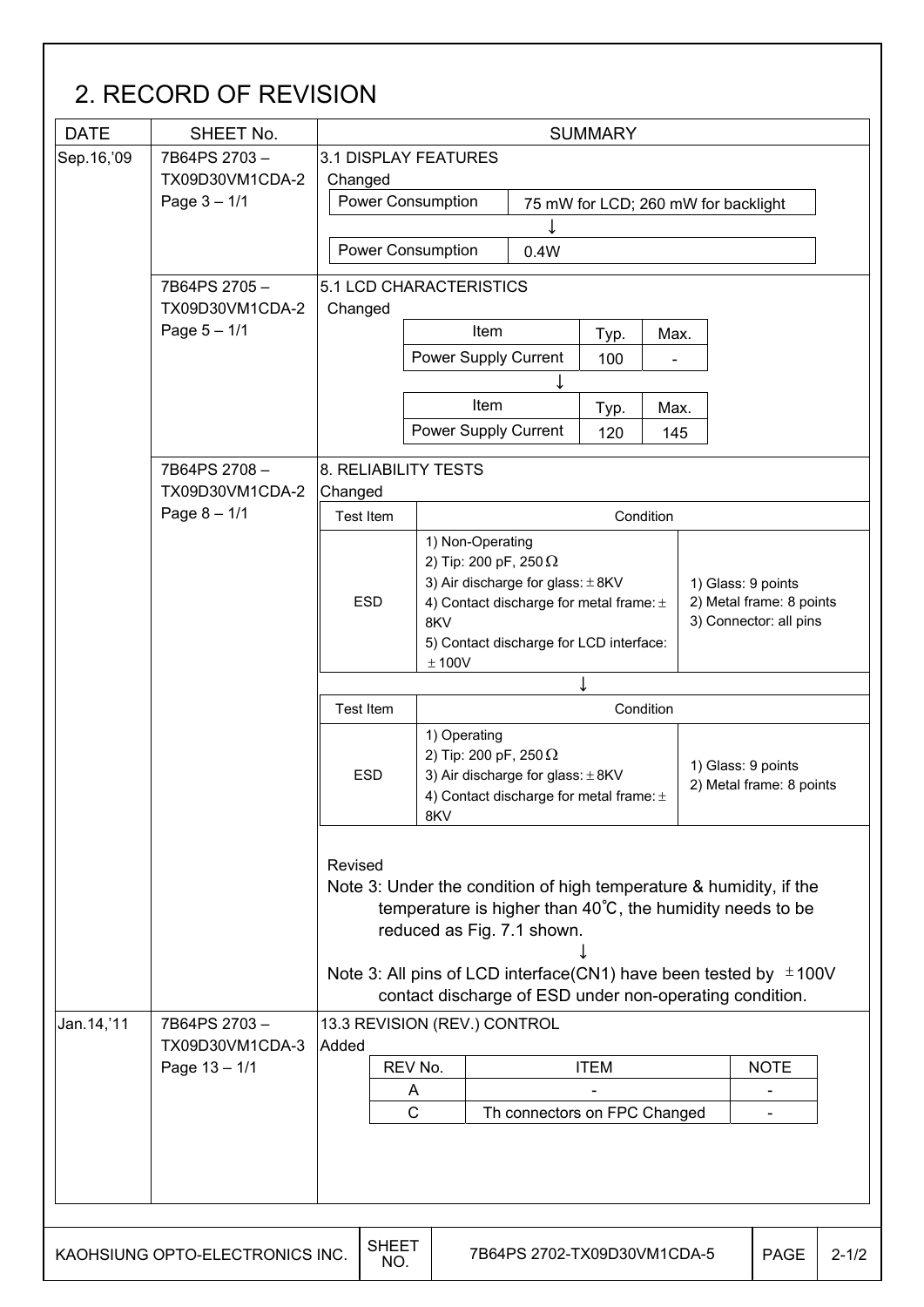| <b>DATE</b> | SHEET No.                       |                                         |                                               |              |                   |                  | <b>SUMMARY</b> |  |                             |  |             |           |
|-------------|---------------------------------|-----------------------------------------|-----------------------------------------------|--------------|-------------------|------------------|----------------|--|-----------------------------|--|-------------|-----------|
| May 01,'12  | All pages                       |                                         | Company name changed:                         |              |                   |                  |                |  |                             |  |             |           |
|             |                                 | KAOHSIUNG HITACHI ELECTRONICS CO., LTD. |                                               |              |                   |                  |                |  |                             |  |             |           |
|             |                                 |                                         |                                               |              |                   |                  |                |  |                             |  |             |           |
|             |                                 |                                         | KAOHSIUNG OPTO-ELECTRONICS INC.               |              |                   |                  |                |  |                             |  |             |           |
|             |                                 |                                         |                                               |              |                   |                  |                |  |                             |  |             |           |
|             | 7B64PS 2704-<br>TX09D30VM1CDA-4 |                                         | 4. ABSOLUTE MAXIMUM RATINGS<br>Revised: Note2 |              |                   |                  |                |  |                             |  |             |           |
|             | Page 4 - 1/1                    |                                         |                                               |              |                   |                  |                |  |                             |  |             |           |
|             | 7B64PS 2708-                    |                                         | 8. RELIABILITY TESTS                          |              |                   |                  |                |  |                             |  |             |           |
|             | TX09D30VM1CDA-4                 |                                         | Added: Note4                                  |              |                   |                  |                |  |                             |  |             |           |
|             | Page 8 - 1/1                    |                                         |                                               |              |                   |                  |                |  |                             |  |             |           |
| Apr. 11,'13 | 7B64PS 2704-                    |                                         | 4. ABSOLUTE MAXIMUM RATINGS                   |              |                   |                  |                |  |                             |  |             |           |
|             | TX09D30VM1CDA-5                 |                                         | <b>Item</b>                                   |              |                   | Min.             | Max.           |  | Unit                        |  |             |           |
|             | Page 4 - 1/1                    |                                         | <b>Operating Temperature</b>                  |              |                   | $-20$            | 70             |  | $^{\circ}$ C                |  |             |           |
|             |                                 |                                         |                                               |              |                   |                  |                |  |                             |  |             |           |
|             |                                 |                                         | Item                                          |              |                   | Min.             | Max.           |  | Unit                        |  |             |           |
|             |                                 |                                         | <b>Operating Temperature</b>                  |              |                   | $-30$            | 80             |  | °C                          |  |             |           |
|             |                                 |                                         | Revised: Note 2.                              |              |                   |                  |                |  |                             |  |             |           |
|             | 7B64PS 2708-                    |                                         | 8. RELIABILITY TESTS                          |              |                   |                  |                |  |                             |  |             |           |
|             | TX09D30VM1CDA-5                 |                                         | Test Item                                     |              | Condition         |                  |                |  |                             |  |             |           |
|             | Page 8 - 1/1                    | High Temperature                        |                                               | 1) Operating |                   |                  | 240 hrs        |  |                             |  |             |           |
|             |                                 |                                         |                                               |              |                   | $2)70^{\circ}$ C |                |  |                             |  |             |           |
|             |                                 |                                         | Low Temperature                               |              |                   | 1) Operating     |                |  | 240 hrs                     |  |             |           |
|             |                                 |                                         | $2) - 20^{\circ}C$                            |              |                   |                  |                |  |                             |  |             |           |
|             |                                 |                                         | <b>Test Item</b>                              |              | Condition         |                  |                |  |                             |  |             |           |
|             |                                 |                                         |                                               |              |                   | 1) Operating     |                |  |                             |  |             |           |
|             |                                 |                                         | <b>High Temperature</b>                       |              | $2) 80^{\circ}$ C |                  |                |  | 240 hrs                     |  |             |           |
|             |                                 |                                         | Low Temperature                               |              |                   | 1) Operating     |                |  | 240 hrs                     |  |             |           |
|             |                                 |                                         |                                               |              | $2) -30^{\circ}C$ |                  |                |  |                             |  |             |           |
|             |                                 |                                         | Revised: Note 1.                              |              |                   |                  |                |  |                             |  |             |           |
|             |                                 |                                         | Revised: Fig 8.1                              |              |                   |                  |                |  |                             |  |             |           |
|             |                                 |                                         |                                               |              |                   |                  |                |  |                             |  |             |           |
|             |                                 |                                         |                                               |              |                   |                  |                |  |                             |  |             |           |
|             |                                 |                                         |                                               |              |                   |                  |                |  |                             |  |             |           |
|             |                                 |                                         |                                               |              |                   |                  |                |  |                             |  |             |           |
|             |                                 |                                         |                                               |              |                   |                  |                |  |                             |  |             |           |
|             |                                 |                                         |                                               |              |                   |                  |                |  |                             |  |             |           |
|             |                                 |                                         |                                               |              |                   |                  |                |  |                             |  |             |           |
|             |                                 |                                         |                                               |              |                   |                  |                |  |                             |  |             |           |
|             |                                 |                                         |                                               |              |                   |                  |                |  |                             |  |             |           |
|             |                                 |                                         |                                               |              |                   |                  |                |  |                             |  |             |           |
|             |                                 |                                         |                                               |              |                   |                  |                |  |                             |  |             |           |
|             |                                 |                                         |                                               |              |                   |                  |                |  |                             |  |             |           |
|             |                                 |                                         |                                               |              |                   |                  |                |  |                             |  |             |           |
|             |                                 |                                         |                                               |              |                   |                  |                |  |                             |  |             |           |
|             | KAOHSIUNG OPTO-ELECTRONICS INC. |                                         | <b>SHEET</b><br>NO.                           |              |                   |                  |                |  | 7B64PS 2702-TX09D30VM1CDA-5 |  | <b>PAGE</b> | $2 - 2/2$ |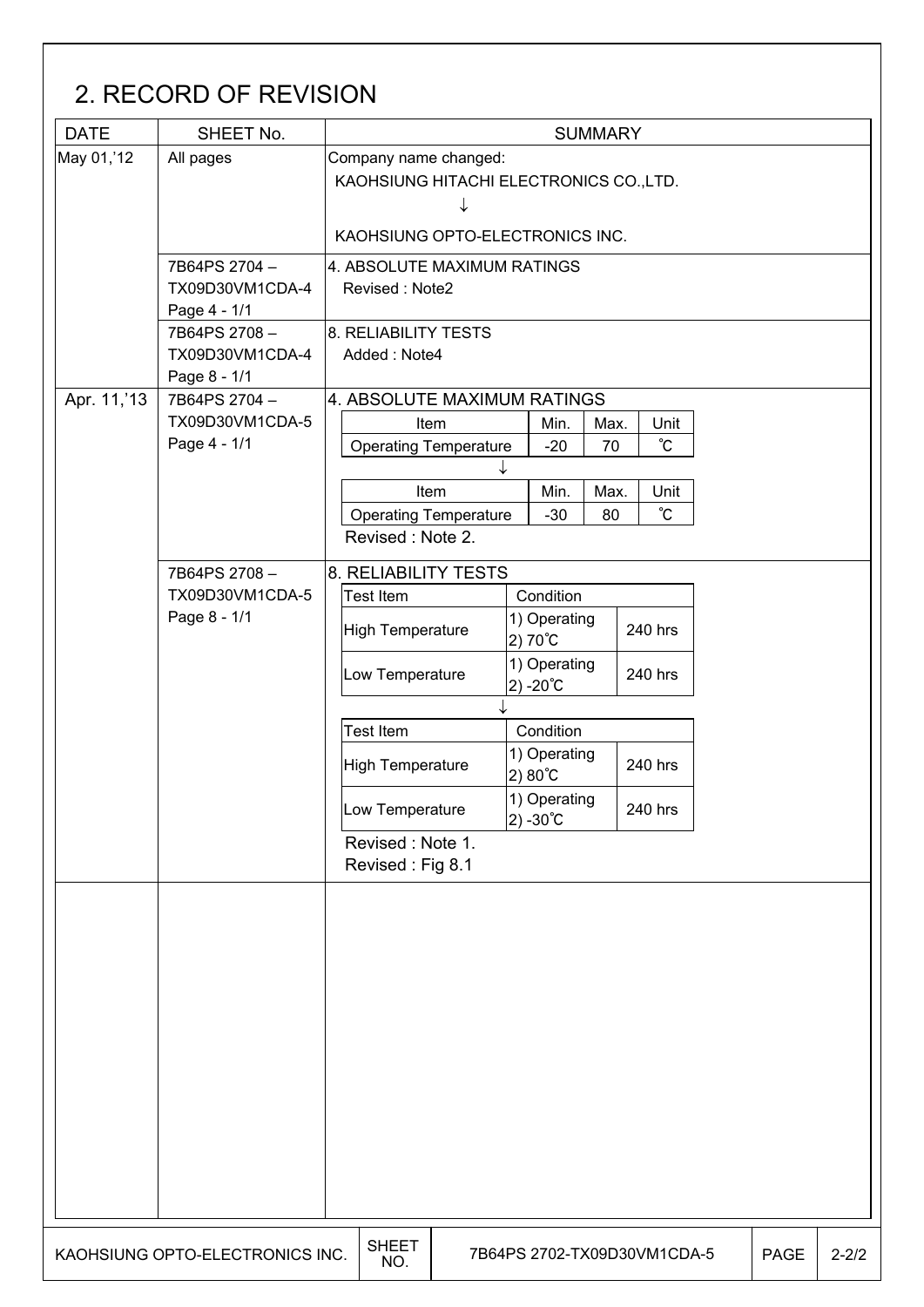### 3. GENERAL DATA

### 3.1 DISPLAY FEATURES

This module is a 3.5" QVGA TFT with 3 by 4 format, which is composed of amorphous silicon. Each sub-pixel (dot) on the LCD is vertical stripe type arranged as R (red), G (green), B (blue) color sequentially. The bounding technology, COG (chip on glass), and LED backlight design have been applied on this display RoHS compliant.

| <b>Part Name</b>               | TX09D30VM1CDA                                                                    |
|--------------------------------|----------------------------------------------------------------------------------|
| <b>Module Dimensions</b>       | 64.0(W) mm x 86.0(H) mm x 6.7(D) mm typ.                                         |
| <b>LCD Active Area</b>         | 53.64(W) mm x 71.52(H) mm                                                        |
| Dot Pitch                      | $0.0745(W)$ mm x 3(R, G, B)(W) x 0.2235(H) mm                                    |
| Resolution                     | 240 x 3(RGB)(W) x 320(H) dots                                                    |
| <b>Color Pixel Arrangement</b> | R, G, B Vertical stripe                                                          |
| <b>LCD Type</b>                | Transmissive Color TFT; Normally White                                           |
| Display Type                   | <b>Active Matrix</b>                                                             |
| <b>Number of Colors</b>        | 262k Colors                                                                      |
| <b>Backlight</b>               | Light Emitting Diode (LED) x 6                                                   |
| Weight                         | 40 g<br>(typ.)                                                                   |
| Interface                      | C-MOS; 18-bit RGB; 40 pins                                                       |
| <b>Power Supply Voltage</b>    | 3.3V<br>(Including LCD, Timing Controller and Backlight)                         |
| <b>Power Consumption</b>       | 0.4W                                                                             |
| <b>Viewing Direction</b>       | 6 O'clock<br>(No inversion of gray level scale and less change in<br>brightness) |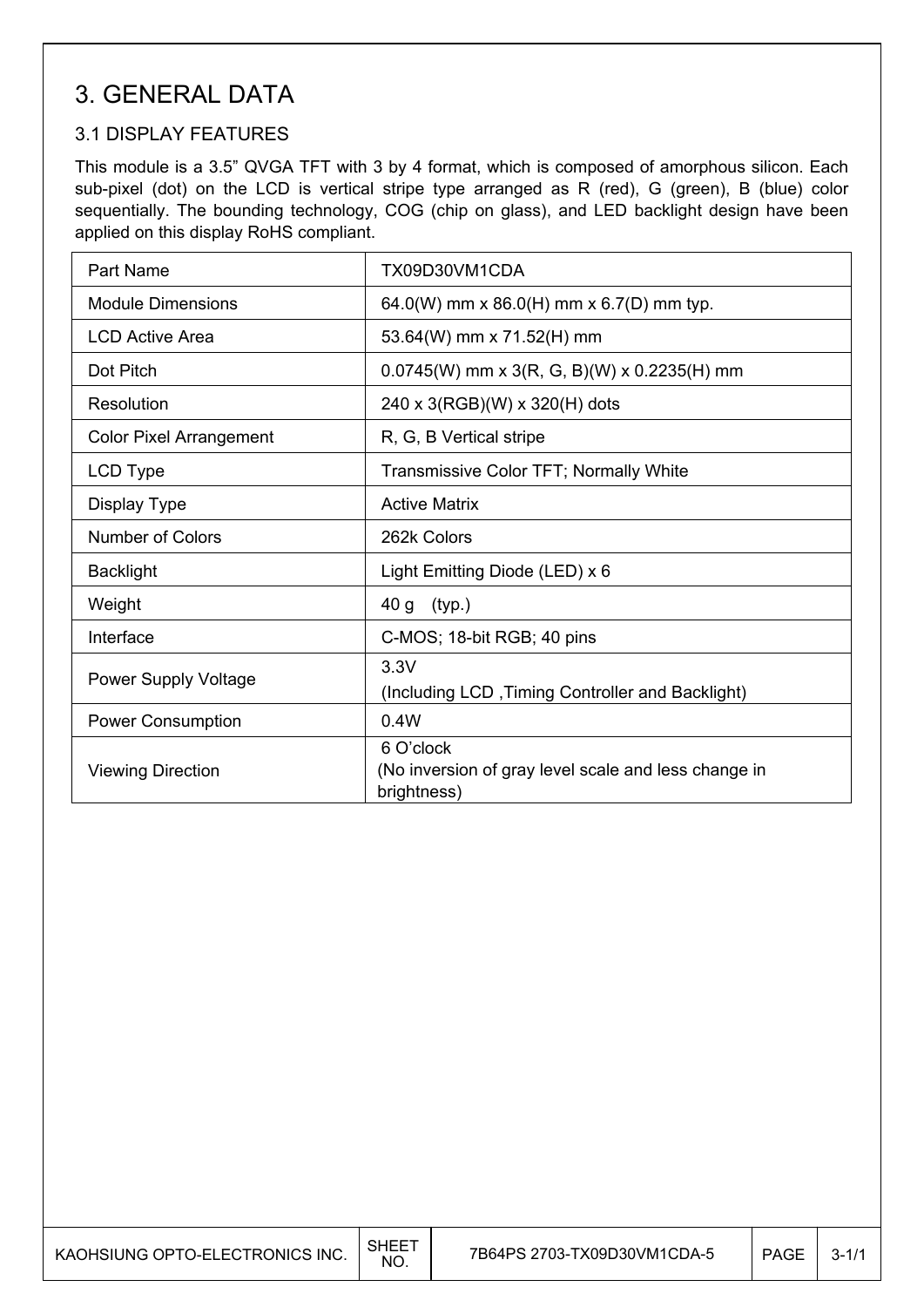# 4. ABSOLUTE MAXIMUM RATINGS

|                              | Item                            | Symbol     | Min.                     | Max.       | Unit        | Remarks  |
|------------------------------|---------------------------------|------------|--------------------------|------------|-------------|----------|
|                              | <b>Supply Voltage</b>           | <b>VCC</b> | $-0.3$                   | 3.6        | V           |          |
|                              | Input Voltage of Logic          | VI         | 0                        | <b>VCC</b> | v           | Note 1   |
| <b>Operating Temperature</b> |                                 | Top        | $-30$                    | 80         | $\degree$ C | Note 2   |
| Storage Temperature          |                                 | Tst        | $-30$                    | 85         | $\degree$ C | Note 2   |
|                              | <b>Forward Current</b>          | IF         | $\overline{\phantom{a}}$ | 35         | mA          | Note 3   |
| <b>LED Backlight</b>         | Pulse<br><b>Forward Current</b> | <b>IFP</b> | $\qquad \qquad$          | 100        | mA          | Note 4   |
| Reverse Voltage              |                                 | VR         |                          | 5          | V           | LED unit |

- Note 1: The rating is defined for the signal voltages of the interface such as DTMG, DCLK and RGB data bus.
- Note 2: The maximum rating is defined as above based on the panel surface temperature, which might be different from ambient temperature after assembling the panel into the application. Moreover, some temperature-related phenomenon as below needed to be noticed:
	- Background color, contrast and response time would be different from 25 $^{\circ}$ C.
	- Operating under high temperature will shorten LED lifetime.
- Note 3: Fig. 4.1 shows the maximum rating of forward current based on different temperature for LED unit. Moreover, the backlight unit of this display has been set at 12 mA per LED, which is located at the allowable area when display is operated within Top, -20~70  $\degree$ C.



Note 4: Fig. 4.2 and 4.3 show the LED characteristics of the relationship between VF v.s. IFP and IFP v.s. Duty Ratio, which is related to dimming control of LED backlight. Either adjusting DC voltage or applying Pulse Width Modulation (PWM) signal is the method to have this functionality.

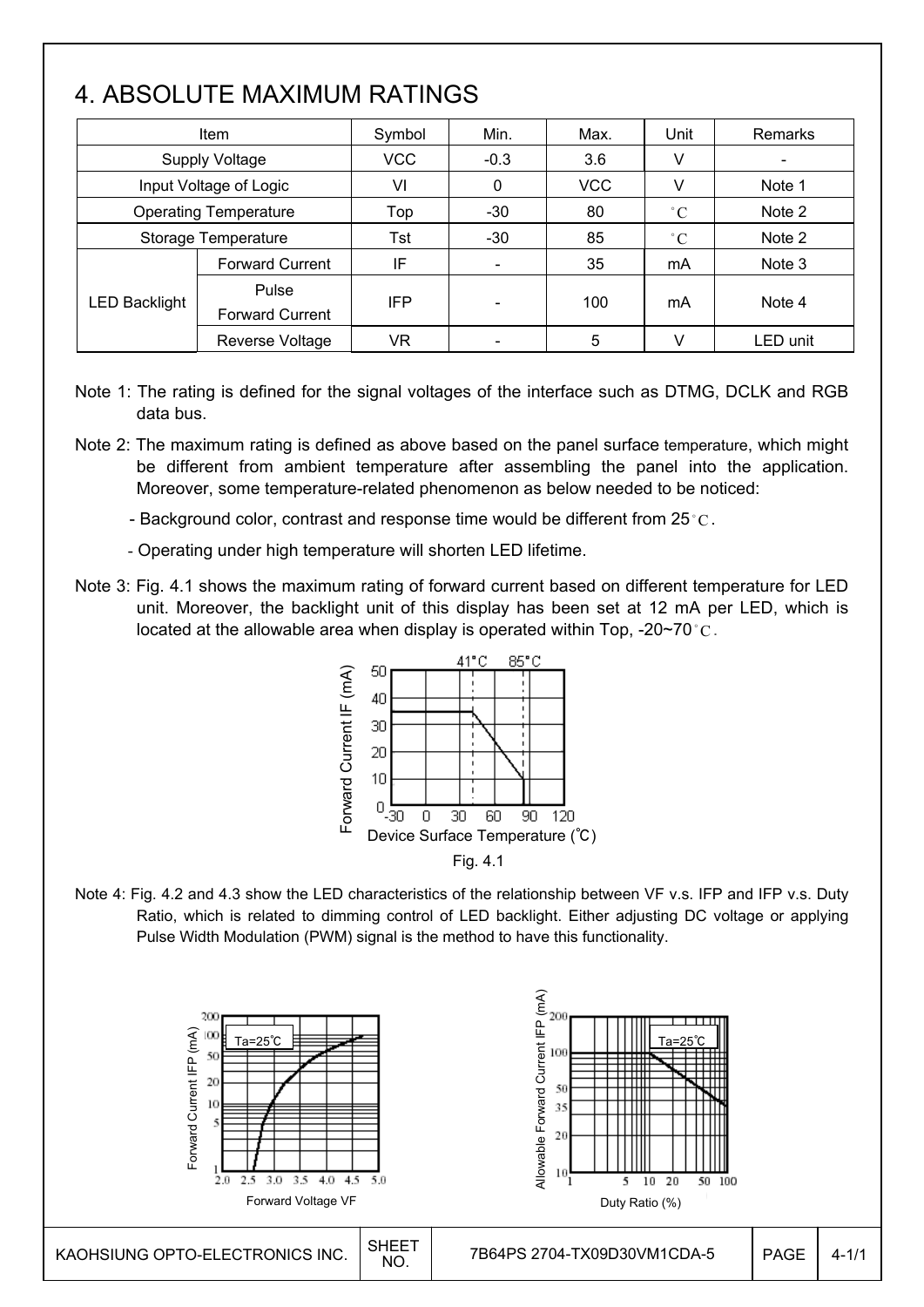# 5. ELECTRICAL CHARACTERISTICS

### 5.1 LCD CHARACTERISTICS

| : J. I                 | LUD UNARAUTERIOTIUO |                          |            |                          |            |            | Ta=25°C, VSS=0V |  |
|------------------------|---------------------|--------------------------|------------|--------------------------|------------|------------|-----------------|--|
| Item                   | Symbol              | Condition                | Min.       | Typ.                     | Max.       | Unit       | Remarks         |  |
| Power Supply Voltage   | <b>VCC</b>          | $\overline{\phantom{0}}$ | 3.0        | 3.3                      | 3.6        | ٧          | -               |  |
| Input Voltage of Logic |                     | "H" level                | 0.8VCC     | $\overline{\phantom{a}}$ | <b>VCC</b> |            | Note 1          |  |
|                        | VI                  | "L" level                | <b>VSS</b> | -                        | $0.2$ VCC  | v          |                 |  |
| Power Supply Current   | <b>IDD</b>          | VCC-VSS=3.0V             |            | 120                      | 145        | mA         | Note 2          |  |
| <b>Vsync Frequency</b> | FV                  | $\overline{\phantom{a}}$ |            | 60                       | 68         | Hz         |                 |  |
| <b>Hsync Frequency</b> | FH                  | $\overline{\phantom{0}}$ | 18.57      | 20.77                    | 22.73      | <b>KHz</b> |                 |  |
| <b>DCLK Frequency</b>  | <b>FCLK</b>         |                          | 5.0        | 5.6                      | 6.5        | <b>MHz</b> |                 |  |

Note 1: The rating is defined for the signal voltages of the interface such as DCLK and RGB data bus. Note 2: All black on the screen is the check pattern to measure IDD, which is based on FV=60 Hz.

### 5.2 BACKLIGHT CHARACTERISTICS

| Item                       | Symbol     | Condition             | Min. | Typ.                         | Max. | Unit       | Remarks |
|----------------------------|------------|-----------------------|------|------------------------------|------|------------|---------|
| LED Input Voltage          | VF         | $IF=12mA$             |      | 3.2                          | 3.5  |            | ED/Part |
| <b>LED Forward Current</b> | IF         | <b>Backlight Unit</b> |      | 12                           |      | mA         | ED/Part |
| <b>LED Reverse Current</b> | ΙR         | $VR=5V$               |      | 50                           |      | μA         | ED/Part |
| <b>LED Current Control</b> | <b>PWM</b> | (VIN=3.3V)            |      | $\qquad \qquad \blacksquare$ | 30   | <b>KHz</b> | (Note1) |
| <b>LED Life Time</b>       |            | $IF=12mA$             |      | 40                           |      | Khr        |         |

Note 1: PWM's frequency, 1KHz ~ 30KHz, is recommended.

| KAOHSIUNG OPTO-ELECTRONICS INC. | SHEET<br>NO. | 7B64PS 2705-TX09D30VM1CDA-5 | PAGE | $5 - 1/1$ |
|---------------------------------|--------------|-----------------------------|------|-----------|
|---------------------------------|--------------|-----------------------------|------|-----------|

Ta=25℃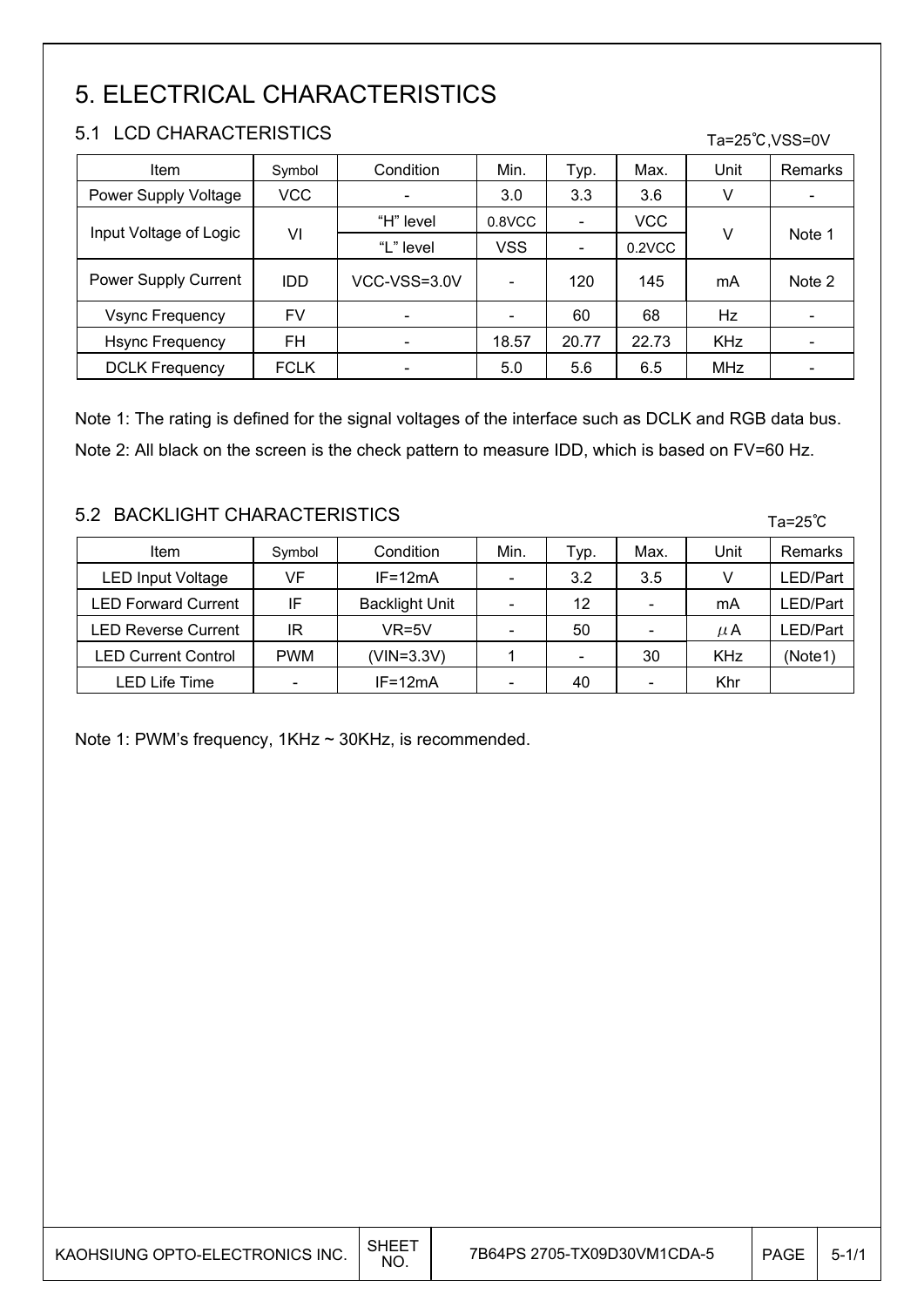# 6. OPTICAL CHARACTERISTICS

The optical characteristics are measured based on the conditions as below:

- Supplying the signals and voltages defined in the section of electrical characteristics.
- The backlight unit needs to be turned on after 30 minutes.
- The ambient temperature is  $25^{\circ}$ C.

- In the dark room around 500~1000 lx, the equipment has been set for the measurements as shown in Fig 6.1.

|                              |                  |                          |                                       |                          |      |                              | Ta=25°C, FV=60Hz, VCC=3.3V |         |  |
|------------------------------|------------------|--------------------------|---------------------------------------|--------------------------|------|------------------------------|----------------------------|---------|--|
| Item                         |                  | Symbol                   | Condition                             | Min.                     | Typ. | Max.                         | Unit                       | Remarks |  |
| Brightness of white          |                  | B                        |                                       | 240                      | 320  | $\blacksquare$               | cd/m <sup>2</sup>          | Note 1  |  |
| <b>Brightness uniformity</b> |                  | $\overline{\phantom{a}}$ | $\psi = 0^\circ$ , $\theta = 0^\circ$ | 70                       |      | $\overline{\phantom{a}}$     | $\%$                       | Note 2  |  |
| <b>Contrast Ratio</b>        |                  | <b>CR</b>                | ILED= 12 mA                           | 180                      | 300  |                              | $\blacksquare$             | Note 3  |  |
|                              | Response time    |                          |                                       |                          | 15   | $\overline{\phantom{a}}$     |                            |         |  |
|                              |                  |                          | $\psi = 0^\circ$ , $\theta = 0$       |                          | 15   | $\qquad \qquad \blacksquare$ | ms                         | Note 4  |  |
| <b>NTSC Ratio</b>            |                  |                          | $\psi = 0^\circ$ , $\theta = 0$       | $\overline{\phantom{0}}$ | 50   |                              | $\%$                       |         |  |
|                              |                  | $\theta = X$             | $\psi = 0^\circ$ , CR $\geq 10$       | 60                       | 70   | -                            |                            | Note 5  |  |
|                              |                  | $\theta = X'$            | $\psi$ =180°,CR $\geq$ 10             | 60                       | 70   |                              | Degree                     |         |  |
| <b>Viewing Angle</b>         |                  | $\theta = Y$             | $\psi = 90^\circ$ , CR $\geq 10$      | 70                       | 80   |                              |                            |         |  |
|                              |                  | $\theta = Y'$            | $\psi$ =270°,CR $\geq$ 10             | 50                       | 60   |                              |                            |         |  |
|                              |                  | $\mathsf{X}$             |                                       | 0.54                     | 0.59 | 0.64                         |                            |         |  |
|                              | Red              | Υ                        |                                       | 0.29                     | 0.34 | 0.39                         |                            |         |  |
|                              | Gree             | X                        |                                       | 0.31                     | 0.36 | 0.41                         |                            |         |  |
| Color                        | n                | Y                        |                                       | 0.51                     | 0.56 | 0.61                         |                            |         |  |
| chromaticity                 |                  | X                        | $\psi = 0^\circ$ , $\theta = 0$       | 0.10                     | 0.15 | 0.20                         |                            | Note 6  |  |
|                              | <b>Blue</b><br>Y |                          | 0.08                                  | 0.13                     | 0.18 |                              |                            |         |  |
|                              |                  | X                        |                                       | 0.28                     | 0.33 | 0.38                         |                            |         |  |
|                              | White            | Y                        |                                       | 0.29                     | 0.34 | 0.39                         |                            |         |  |

Note 1: The brightness is measured from the center point of the panel, P5 in Fig. 6.2, for the typical value.

Note 2: The brightness uniformity is calculated by the equation as below:

 100% Max. Brightnes Brightness uniformity= Min. Brightness Brightness uniformity= $\frac{\text{Min.~Brighteness}}{\text{min.~S} \times 100\%}$ Max. Brightness

, which is based on the brightness values of the 9 points measured by BM-5 as shown in Fig. 6.2.

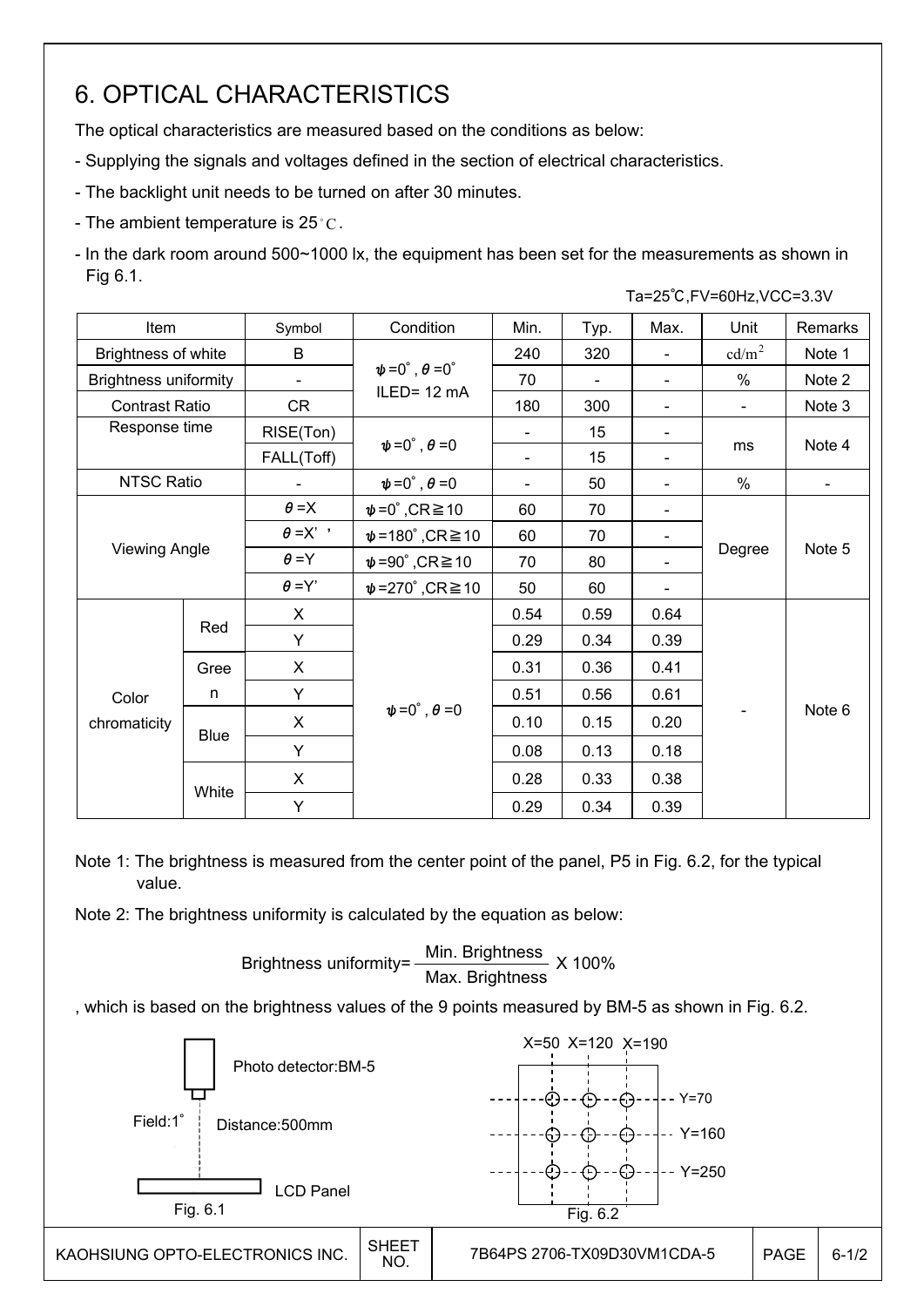Note 3: The Contrast Ratio is measured from the center point of the panel, P5, and defined as the following equation:

> $\sim$  100%  $\sim$ Brightness of Black  $CR = \frac{Brightness of White}{Brightness of Plask}$ Brightness of Black

Note 4: The definition of response time is shown in Fig. 6.3. Rising time is the period from 90% brightness down to 10% brightness when the data is from white turning to black. Oppositely, Falling time is the period from 10% brightness rising to 90% brightness.



Note 5: The definition of viewing angle is shown in Fig. 6.4. Angle  $\psi$  is used to represent viewing directions, for instance,  $\psi$ =270° means 6 o'clock, and  $\psi$ =0° means 3 o'clock. Moreover, angle  $\theta$  is used to represent viewing angles from axis Z toward plane XY.

 The viewing direction of this display is 6 o'clock, which means that a photograph with gray scale would not be reversed in color and the brightness change would be less from this direction. However, the contrast peak would be located at 12 o'clock.



Note 6: The color chromaticity is measured from the center point of the panel, P5, as shown in Fig. 6.2.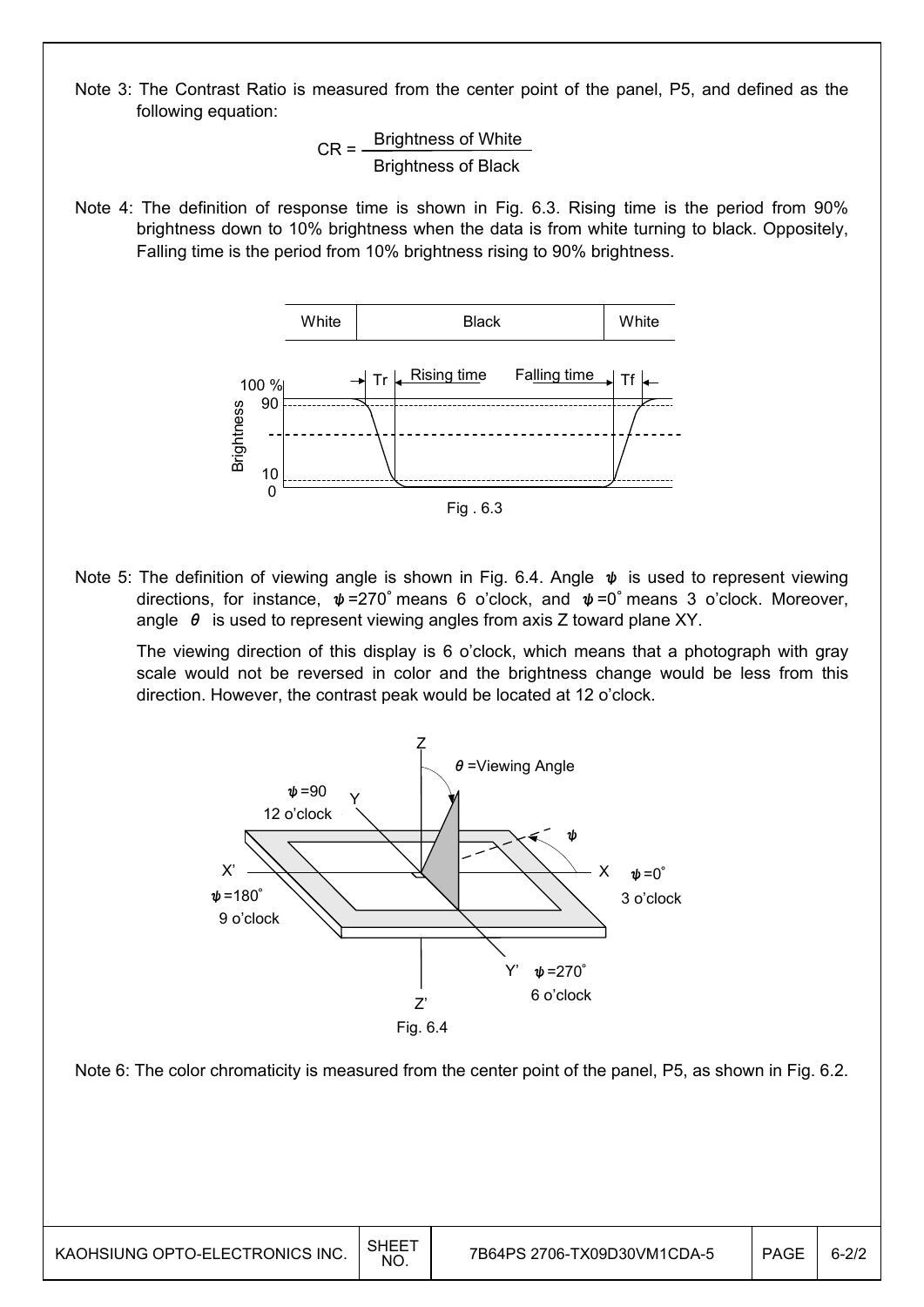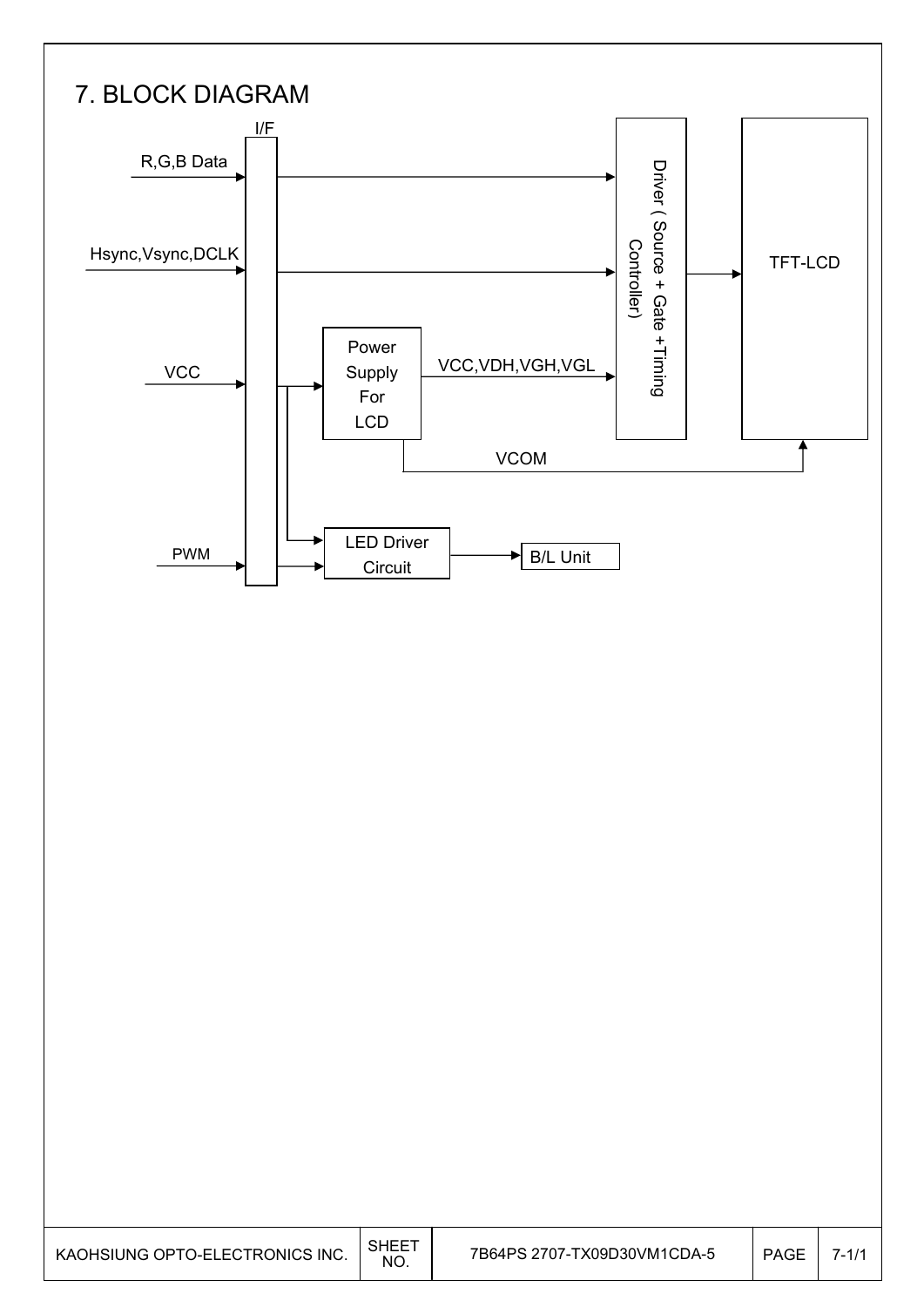# 8. RELIABILITY TESTS

| <b>Test Item</b>               | Condition                                                                                                                                |                                                           |
|--------------------------------|------------------------------------------------------------------------------------------------------------------------------------------|-----------------------------------------------------------|
| <b>High Temperature</b>        | 1) Operating<br>2) 80 $^{\circ}$ C                                                                                                       | 240 hrs                                                   |
| Low Temperature                | 1) Operating<br>2) -30 $^{\circ}$ C                                                                                                      | 240 hrs                                                   |
| <b>High Temperature</b>        | 1) Storage<br>2) 80 $^{\circ}$ C                                                                                                         | 240 hrs                                                   |
| Low Temperature                | 1) Storage<br>2) -30 $^{\circ}$ C                                                                                                        | 240 hrs                                                   |
| <b>Heat Cycle</b>              | 1) Operating<br>2) $-20 °C \sim 70 °C$<br>3) 3hrs~1hr~3hrs                                                                               | 240 hrs                                                   |
| <b>Thermal Shock</b>           | 1) Non-Operating<br>2) -35 $^{\circ}$ C $\leftrightarrow$ 85 $^{\circ}$ C<br>3) 0.5 hr ↔ 0.5 hr                                          | 240 hrs                                                   |
| High Temperature &<br>Humidity | 1) Operating<br>2) 40 °C & 85%RH<br>3) Without condensation<br>(Note4)                                                                   | 240 hrs                                                   |
| Vibration                      | 1) Non-Operating<br>2) 20~200 Hz<br>$3)$ 3G<br>4) X, Y, and Z directions                                                                 | 1 hr for each direction                                   |
| <b>Mechanical Shock</b>        | 1) Non-Operating<br>$2)$ 10 ms<br>3) 50G<br>4) $\pm X$ , $\pm Y$ and $\pm Z$ directions                                                  | Once for each direction                                   |
| <b>ESD</b>                     | 1) Operating<br>2) Tip: 200 pF, 250 $\Omega$<br>3) Air discharge for glass: $\pm$ 8KV<br>4) Contact discharge for metal frame: $\pm$ 8KV | 1) Glass: 9 points<br>2) Metal frame: 8 points<br>(Note3) |

Note 1: There is no display functionality failure occurred after the reliability tests.

- Note 2: The display is not guaranteed for use in corrosive gas environments.
- Note 3: All pins of LCD interface(CN1) have been tested by  $\pm$ 100V contact discharge of ESD under non-operating condition.
- Note 4: Under the condition of high temperature & humidity, if the temperature is higher than 40℃, the humidity needs to be reduced as Fig. 8.1 shown.

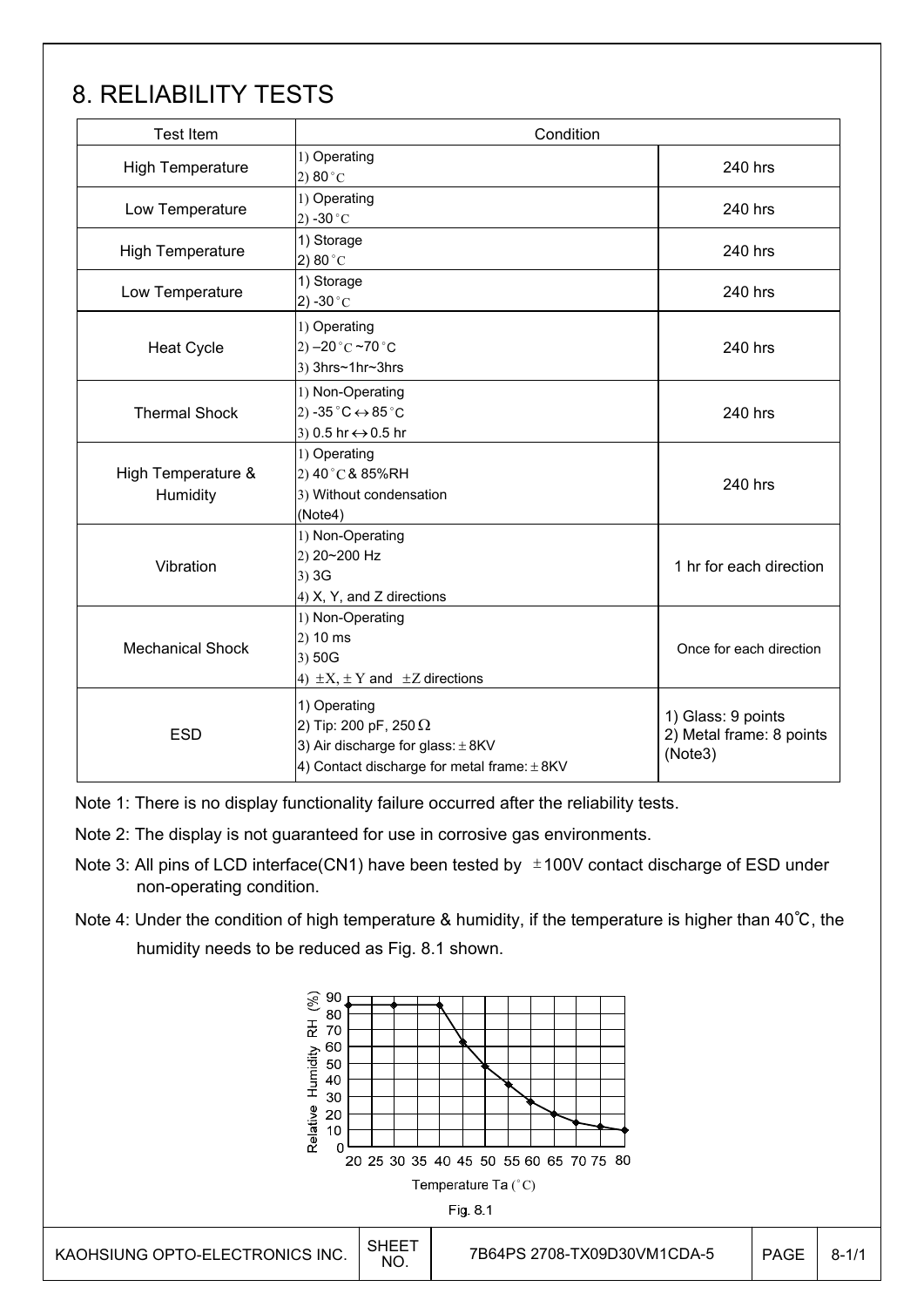# 9. LCD INTERFACE

### 9.1 INTERFACE PIN CONNECTIONS

The connector of display interface is FA5S040HP1R3000 made by JAE (Thickness:  $0.3 \pm 0.05$ mm; Pitch:  $0.5 \pm 0.05$ mm) and more details of the connector are shown in the section of outline dimension.

Pin assignment of LCD interface is as below:

| Pin No.        | Signal         | Function              | Pin No. | Signal         | Function                   |
|----------------|----------------|-----------------------|---------|----------------|----------------------------|
| 1              | <b>VCC</b>     |                       | 21      | G4             |                            |
| $\overline{2}$ | <b>VCC</b>     | Power Supply for      | 22      | G <sub>3</sub> | Green Data                 |
| 3              | <b>VCC</b>     | Logic                 | 23      | <b>VSS</b>     | <b>GND</b>                 |
| 4              | <b>DCLK</b>    | Dot Clock             | 24      | G <sub>2</sub> |                            |
| 5              | <b>GND</b>     | <b>GND</b>            | 25      | G <sub>1</sub> | Green Data                 |
| 6              | <b>HSYNC</b>   | Horizontal Sync Pulse | 26      | G <sub>0</sub> |                            |
| $\overline{7}$ | <b>NC</b>      | No Connection         | 27      | <b>VSS</b>     | <b>GND</b>                 |
| 8              | <b>GND</b>     | <b>GND</b>            | 28      | B <sub>5</sub> |                            |
| 9              | <b>VSS</b>     | <b>GND</b>            | 29      | B <sub>4</sub> | <b>Blue Data</b>           |
| 10             | <b>VSYNC</b>   | Vertical Sync Pulse   | 30      | B <sub>3</sub> |                            |
| 11             | <b>VSS</b>     | <b>GND</b>            | 31      | <b>VSS</b>     | <b>GND</b>                 |
| 12             | R <sub>5</sub> |                       | 32      | <b>B2</b>      |                            |
| 13             | R <sub>4</sub> | <b>RED DATA</b>       | 33      | <b>B1</b>      | <b>Blue Data</b>           |
| 14             | R <sub>3</sub> |                       | 34      | B <sub>0</sub> |                            |
| 15             | <b>VSS</b>     | <b>GND</b>            | 35      | <b>NC</b>      | No connection              |
| 16             | R <sub>2</sub> |                       | 36      | <b>PWM</b>     | <b>LED Current Control</b> |
| 17             | R <sub>1</sub> | <b>RED DATA</b>       | 37      | <b>NC</b>      | No connection              |
| 18             | R <sub>0</sub> |                       | 38      | <b>NC</b>      | No connection              |
| 19             | <b>VSS</b>     | <b>GND</b>            | 39      | <b>NC</b>      | No connection              |
| 20             | G <sub>5</sub> | Green Data            | 40      | <b>NC</b>      | No connection              |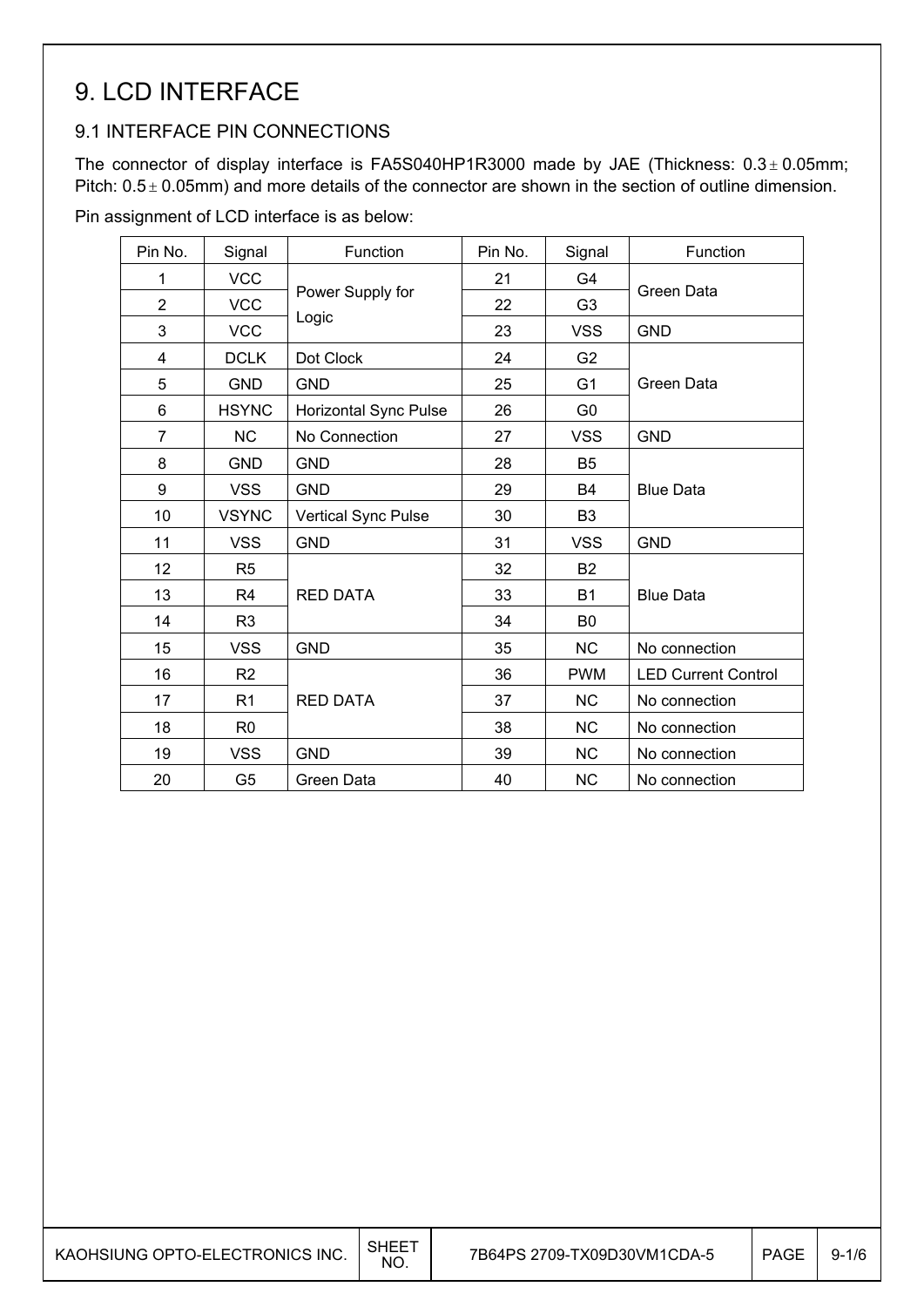#### 9.2 TIMING CHART

|                            | <b>SYMBOL</b> | MIN. | TYP.                    | MAX. | UNIT                     |
|----------------------------|---------------|------|-------------------------|------|--------------------------|
| Back porch for Horizontal  | HBP           | 12   | 12                      | 12   | Clock                    |
| Front porch for Horizontal | <b>HFP</b>    | 15   | 18<br>Note1             | 21   | Clock                    |
| Back porch for Vertical    | VBP           | 8    | 8                       | 8    | <b>HSYNC</b><br>(Note 3) |
| Front porch for Vertical   | VFP           | 17   | 20<br>Note <sub>2</sub> | 22   | <b>HSYNC</b>             |

Note 1: (DOTCLK total) - ((Valid data period for Horizontal) + (HBP)) Note 2 (HSYNC total) - ((Active Area period) + VBP)

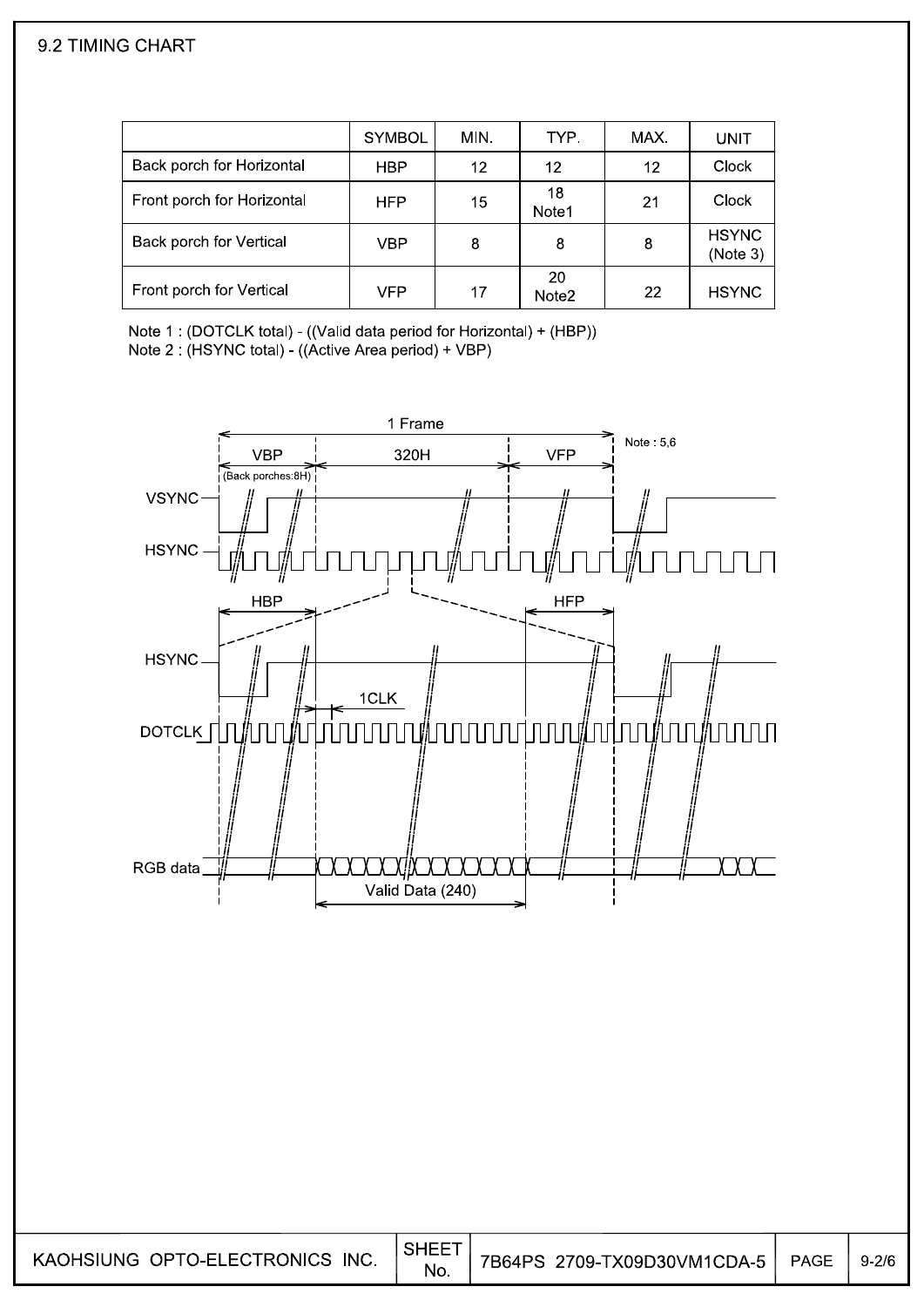Note 3 : Note about VSYNC timing setting Check the timing chart of VSYNC and HSYNC, If timing setting is not set as Fig1, it must be set as Fig2.



Note 4 : The DOTCLK signal must be supplied consecutively.

Note 5 : Front and back porches (VBP, VFP) must be set before and after the display operation period.

Note 6 The front porch period continues until the next input of VSYNC signal.

| KAOHSIUNG OPTO-ELECTRONICS INC. | <b>SHEET</b><br>No. | 7B64PS 2709-TX09D30VM1CDA-5 | PAGE | $9 - 3/6$ |
|---------------------------------|---------------------|-----------------------------|------|-----------|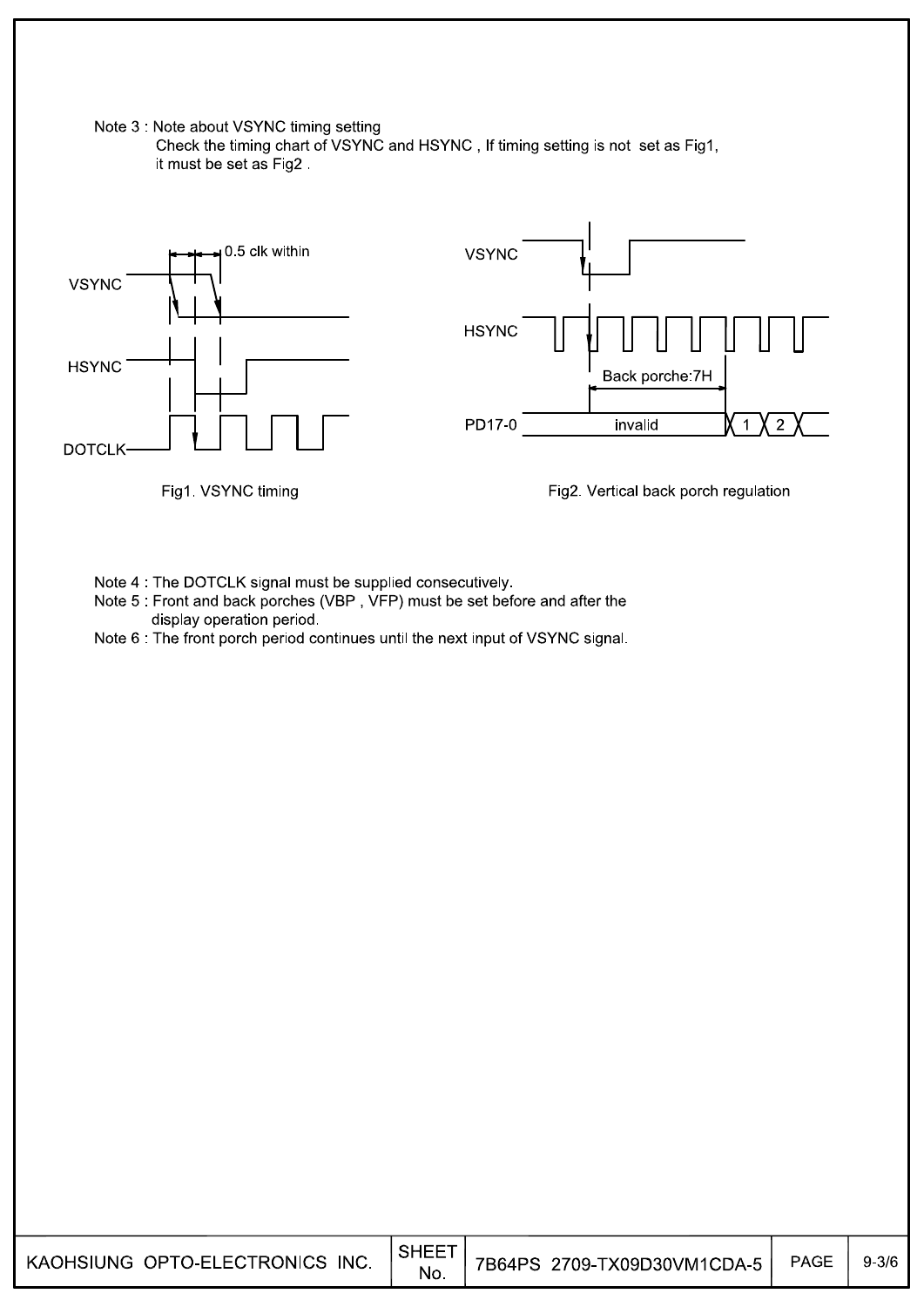### 9.3 INTERFACE TIMING SPECIFICATIONS

| <b>ITEM</b>                                              | <b>SYMBOL</b>      | MIN.         | TYP. | MAX. | <b>UNIT</b> | <b>REMARKS</b> |
|----------------------------------------------------------|--------------------|--------------|------|------|-------------|----------------|
|                                                          |                    | 100          |      |      |             | 1 trans        |
| DOTCLK cycle time                                        | tCYCD              | 50           |      |      | ns          | 3 trans        |
| DOTCLK low level pulse<br>width                          | <b>PWDL</b>        | 20           |      |      | ns          |                |
| DOTCLK high level pulse<br>width                         | <b>PWDH</b>        | 20           |      |      | ns          |                |
| VSYNC setup time                                         | <b>tVSYNCS</b>     | $\mathbf{0}$ |      | 1    | clock       |                |
| HSYNC setup time                                         | <b>tHSYNCS</b>     | $\mathbf 0$  |      |      | clock       |                |
| RGB data setup time                                      | <b>TPDS</b>        | 20           |      |      | ns          |                |
| RGB data hold time                                       | <b>TPDH</b>        | 20           |      |      | ns          |                |
| DOTCLK/VSYNC/HSYNC<br>rising edge,<br>falling edge times | trgbr $/$<br>trgbf |              |      | 20   | ns          |                |



**Fig3. RGB Interface timing**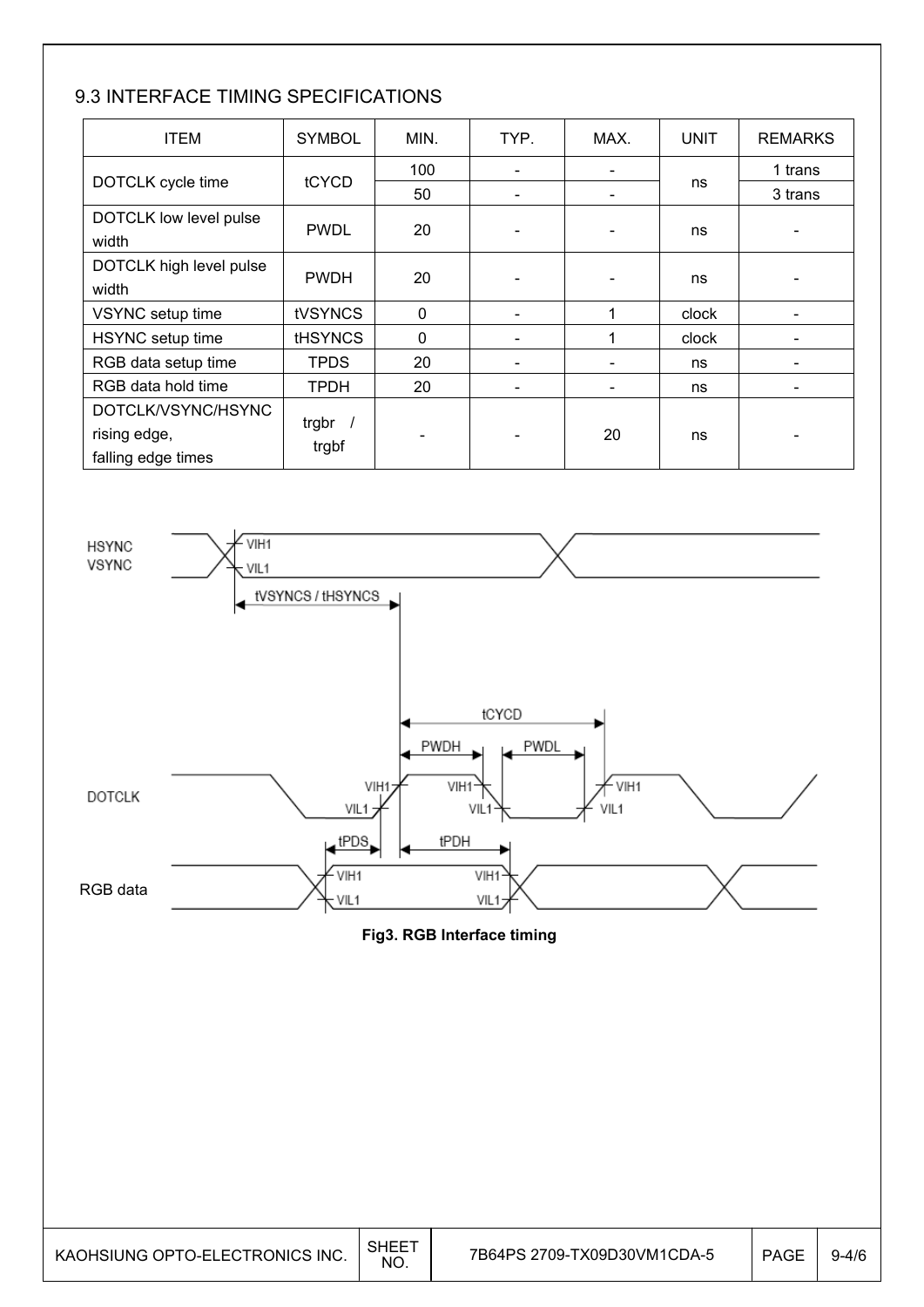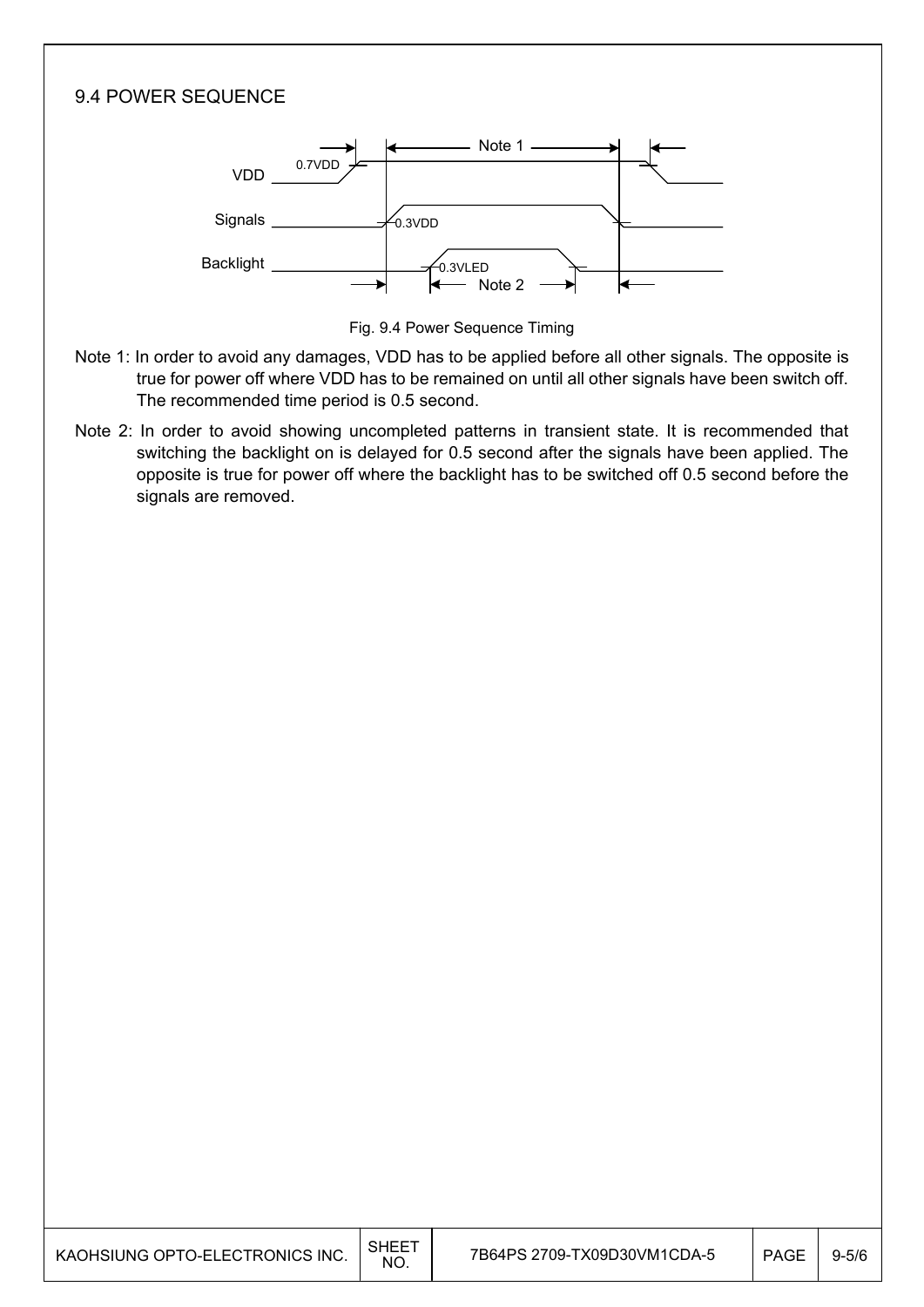### 9.5 DATA INPUT for DISPLAY COLOR

|              | COLOR &<br>Gray Scale |                          |                      |                      |                |                |                |                                  |                          |                | Data Signal          |                          |                                  |                                  |                      |                |                |                |                                 |
|--------------|-----------------------|--------------------------|----------------------|----------------------|----------------|----------------|----------------|----------------------------------|--------------------------|----------------|----------------------|--------------------------|----------------------------------|----------------------------------|----------------------|----------------|----------------|----------------|---------------------------------|
|              |                       | R5                       | R4                   | R <sub>3</sub>       | R <sub>2</sub> | R <sub>1</sub> | R <sub>0</sub> | G <sub>5</sub>                   | G <sub>4</sub>           | G <sub>3</sub> | G <sub>2</sub>       | G <sub>1</sub>           | G <sub>0</sub>                   | B <sub>5</sub>                   | <b>B4</b>            | B <sub>3</sub> | B <sub>2</sub> | <b>B1</b>      | B <sub>0</sub>                  |
|              | <b>Black</b>          | 0                        | $\mathbf 0$          | $\mathbf 0$          | 0              | 0              | $\mathbf 0$    | 0                                | $\mathbf 0$              | $\overline{0}$ | $\mathbf 0$          | 0                        | $\mathbf 0$                      | $\mathbf 0$                      | $\mathbf 0$          | $\mathbf 0$    | 0              | 0              | $\mathbf 0$                     |
|              | Red(0)                | 1                        | 1                    | $\mathbf{1}$         | 1              | 1              | 1              | 0                                | $\mathbf 0$              | 0              | $\mathbf 0$          | 0                        | 0                                | $\mathbf 0$                      | $\mathbf 0$          | 0              | 0              | 0              | 0                               |
|              | Green (0)             | $\mathbf 0$              | $\mathbf 0$          | 0                    | 0              | $\mathbf 0$    | $\mathbf 0$    | $\mathbf{1}$                     | 1                        | $\mathbf 1$    | $\overline{1}$       | $\mathbf{1}$             | 1                                | $\mathbf 0$                      | $\mathbf 0$          | $\mathbf 0$    | $\mathbf 0$    | $\overline{0}$ | 0                               |
| <b>Basic</b> | Blue $(0)$            | $\mathbf 0$              | $\mathbf 0$          | $\mathbf 0$          | 0              | 0              | $\overline{0}$ | 0                                | $\overline{0}$           | $\overline{0}$ | $\mathbf 0$          | $\mathbf 0$              | 0                                | 1                                | 1                    | 1              | $\overline{1}$ | 1              | 1                               |
| Color        | Cyan                  | 0                        | 0                    | 0                    | 0              | 0              | 0              | 1                                | 1                        | $\mathbf{1}$   | 1                    | 1                        | 1                                | 1                                | 1                    | 1              | 1              | 1              | 1                               |
|              | Magenta               | 1                        | 1                    | 1                    | 1              | 1              | 1              | 0                                | $\mathbf 0$              | 0              | $\mathbf 0$          | $\mathbf 0$              | $\mathbf 0$                      | 1                                | 1                    | 1              | 1              | 1              | 1                               |
|              | Yellow                | 1                        | 1                    | $\mathbf{1}$         | 1              | $\mathbf{1}$   | 1              | 1                                | 1                        | $\mathbf{1}$   | $\overline{1}$       | 1                        | 1                                | $\mathbf 0$                      | $\mathbf 0$          | 0              | 0              | 0              | 0                               |
|              | White                 | 1                        | 1                    | $\mathbf{1}$         | $\mathbf{1}$   | 1              | 1              | $\mathbf{1}$                     | $\mathbf{1}$             | $\overline{1}$ | $\mathbf{1}$         | 1                        | 1                                | $\mathbf{1}$                     | 1                    | 1              | 1              | $\mathbf{1}$   | 1                               |
|              | <b>Black</b>          | 0                        | $\mathbf 0$          | 0                    | 0              | $\mathbf 0$    | $\mathbf 0$    | 0                                | $\mathbf 0$              | 0              | 0                    | $\mathbf 0$              | $\mathbf 0$                      | 0                                | $\mathbf 0$          | 0              | 0              | 0              | 0                               |
|              | Red (62)              | 0                        | 0                    | $\overline{0}$       | 0              | 0              | 1              | 0                                | $\mathbf 0$              | $\Omega$       | $\overline{0}$       | $\mathbf 0$              | 0                                | $\mathbf 0$                      | $\mathbf 0$          | $\mathbf 0$    | 0              | 0              | $\mathbf 0$                     |
|              | Red (61)              | 0                        | 0                    | 0                    | 0              | 1              | 0              | 0                                | 0                        | 0              | $\mathbf 0$          | 0                        | 0                                | $\mathbf 0$                      | 0                    | $\mathbf 0$    | 0              | 0              | 0                               |
| Red          | $\ddot{\cdot}$        | $\cdot$                  | Ì,                   | $\blacksquare$       | $\blacksquare$ | $\cdot$        | ä,             | ÷                                | $\cdot$                  | $\cdot$        | $\blacksquare$       | $\cdot$                  | $\cdot$<br>$\cdot$               | $\blacksquare$<br>$\blacksquare$ | $\cdot$              | $\cdot$        | $\blacksquare$ | ä,             | $\ddot{\cdot}$                  |
|              | $\blacksquare$        | $\blacksquare$           | $\blacksquare$       | $\blacksquare$<br>Ĭ. | $\blacksquare$ | $\cdot$        | $\blacksquare$ | $\blacksquare$<br>$\bullet$      | $\blacksquare$           | $\blacksquare$ | $\blacksquare$       | $\blacksquare$           | $\blacksquare$                   | $\blacksquare$                   | $\blacksquare$       | $\blacksquare$ | ò.             | $\blacksquare$ | $\blacksquare$<br>$\bullet$     |
|              | Red (1)               | 1                        | 1                    | $\mathbf 1$          | $\mathbf{1}$   | $\mathbf{1}$   | $\mathbf 0$    | 0                                | $\mathbf 0$              | 0              | $\mathbf 0$          | $\mathbf 0$              | $\mathbf 0$                      | $\mathbf 0$                      | $\mathbf 0$          | $\mathbf 0$    | 0              | 0              | 0                               |
|              | Red (0)               | 1                        | 1                    | 1                    | 1              | 1              | 1              | 0                                | 0                        | 0              | $\mathbf 0$          | 0                        | 0                                | 0                                | $\mathbf 0$          | 0              | 0              | 0              | 0                               |
|              | <b>Black</b>          | $\overline{0}$           | $\mathbf 0$          | 0                    | 0              | $\mathbf 0$    | $\mathbf 0$    | 0                                | $\mathbf 0$              | 0              | $\mathbf 0$          | $\mathbf 0$              | $\mathbf 0$                      | $\mathbf 0$                      | $\mathbf 0$          | $\mathbf 0$    | $\mathbf 0$    | $\mathbf 0$    | 0                               |
|              | Green (62)            | 0                        | 0                    | 0                    | 0              | $\mathbf 0$    | $\mathbf 0$    | 0                                | $\mathbf 0$              | 0              | $\mathbf 0$          | 0                        | 1                                | $\mathbf 0$                      | $\mathbf 0$          | 0              | 0              | 0              | 0                               |
|              | Green (61)            | 0                        | 0                    | $\mathbf 0$          | 0              | 0              | 0              | 0                                | $\mathbf 0$              | $\overline{0}$ | 0                    | 1                        | 0                                | $\mathbf 0$                      | $\overline{0}$       | 0              | 0              | $\overline{0}$ | 0                               |
| Green        |                       | $\cdot$                  | $\ddot{\phantom{a}}$ | $\ddot{\phantom{a}}$ | t              | $\blacksquare$ | ä,             | ċ                                |                          |                | Ì                    | $\blacksquare$           | İ                                | Ì                                |                      |                | $\ddot{\cdot}$ |                | Ì                               |
|              | ł,                    | $\overline{\phantom{a}}$ | ł.                   | ċ,                   | ŀ              | ċ,             | ä,             | ċ                                | $\overline{\phantom{a}}$ | ÷              | ł,                   | $\overline{\phantom{a}}$ | ł.                               | $\ddot{\cdot}$                   | $\ddot{\phantom{a}}$ | ċ,             | ł,             | ċ,             | ċ                               |
|              | Green (1)             | 0                        | 0                    | $\mathbf 0$          | 0              | 0              | $\mathbf 0$    | 1                                | 1                        | 1              | 1                    | 1                        | 0                                | 0                                | 0                    | $\mathbf 0$    | 0              | 0              | 0                               |
|              | Green (0)             | $\mathbf 0$              | 0                    | $\mathbf 0$          | 0              | $\mathbf 0$    | $\mathbf 0$    | 1                                | 1                        | 1              | 1                    | 1                        | 1                                | $\mathbf 0$                      | $\mathbf{0}$         | 0              | 0              | 0              | 0                               |
|              | <b>Black</b>          | $\overline{0}$           | 0                    | 0                    | 0              | 0              | $\mathbf 0$    | 0                                | $\mathbf 0$              | 0              | 0                    | 0                        | 0                                | $\mathbf 0$                      | $\mathbf 0$          | $\mathbf 0$    | 0              | 0              | $\mathbf 0$                     |
|              | <b>Blue (62)</b>      | 0                        | 0                    | $\mathbf 0$          | 0              | 0              | $\overline{0}$ | 0                                | $\overline{0}$           | $\overline{0}$ | $\overline{0}$       | $\mathbf 0$              | 0                                | $\mathbf 0$                      | $\mathbf 0$          | $\overline{0}$ | 0              | 0              | 1                               |
|              | <b>Blue (61)</b>      | 0                        | 0                    | 0                    | 0              | 0              | 0              | 0                                | $\mathbf 0$              | 0              | 0                    | 0                        | 0                                | $\mathbf 0$                      | 0                    | 0              | 0              | 1              | 0                               |
| <b>Blue</b>  | $\mathbf{r}$          |                          | $\blacksquare$       | $\blacksquare$       |                | ٠<br>٠         | ÷              | $\blacksquare$<br>$\blacksquare$ |                          |                | $\blacksquare$       |                          | $\blacksquare$<br>$\blacksquare$ | $\blacksquare$                   |                      |                | $\blacksquare$ | $\blacksquare$ | $\cdot$<br>$\ddot{\phantom{a}}$ |
|              | $\blacksquare$        | $\ddot{\cdot}$           | ł.                   | ł,                   | ÷              | $\ddot{\cdot}$ | $\blacksquare$ | ÷,                               | $\ddot{\cdot}$           | $\cdot$        | $\ddot{\phantom{a}}$ | ł,                       | Ì.                               | $\blacksquare$                   | ċ                    | $\blacksquare$ | Ì.             | ä,             | $\ddot{\cdot}$                  |
|              | (1)<br><b>Blue</b>    | 0                        | 0                    | $\mathbf 0$          | 0              | 0              | 0              | 0                                | $\mathbf 0$              | 0              | 0                    | 0                        | $\mathbf 0$                      | 1                                | 1                    | 1              | 1              | 1              | 0                               |
|              | Blue $(0)$            | 0                        | 0                    | 0                    | 0              | 0              | 0              | 0                                | $\mathbf 0$              | 0              | 0                    | 0                        | 0                                | 1                                | 1                    | 1              | 1              | 1              | 1                               |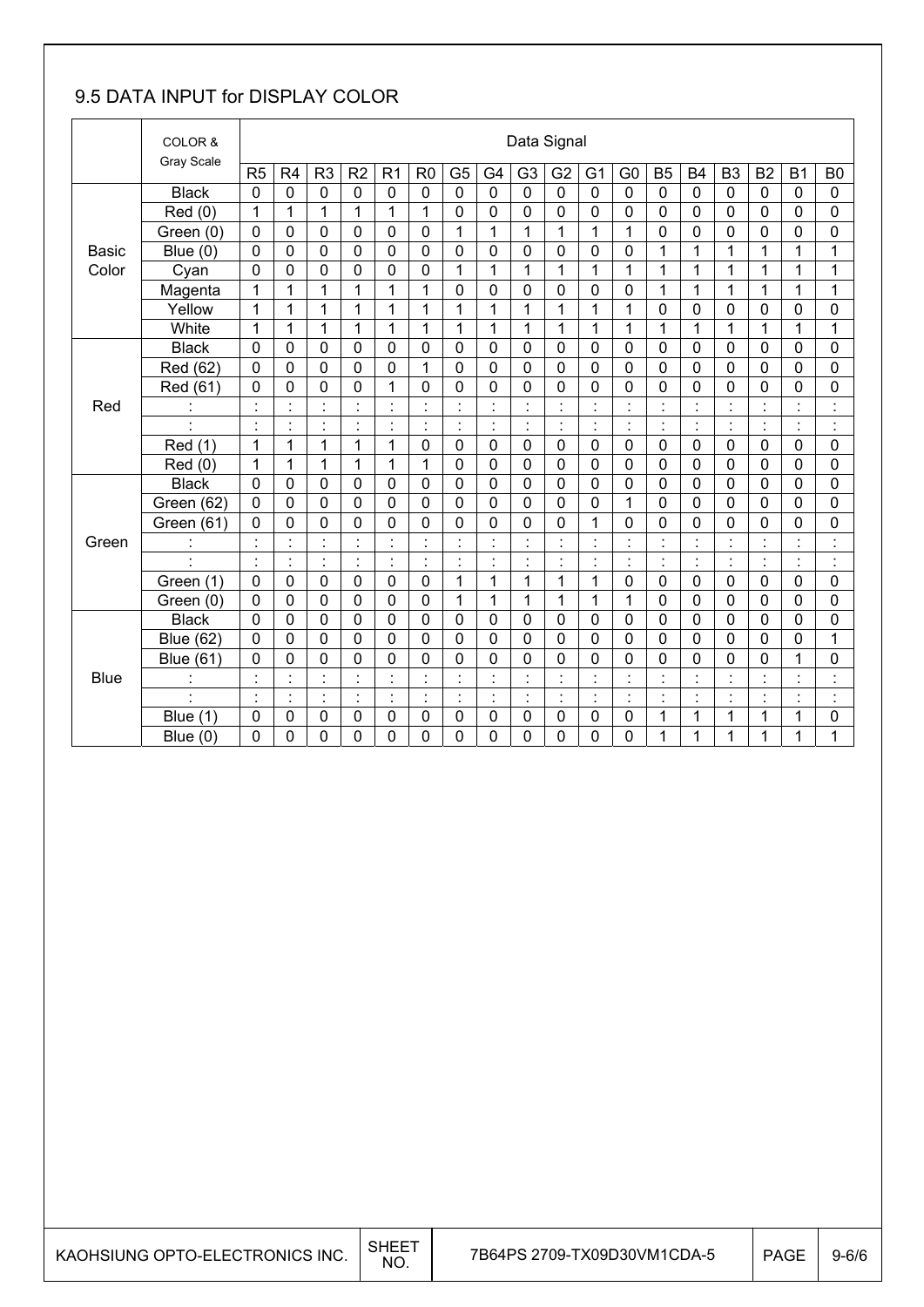### **10. OUTLINE DIMENSIONS**



Scale NTS Unit mm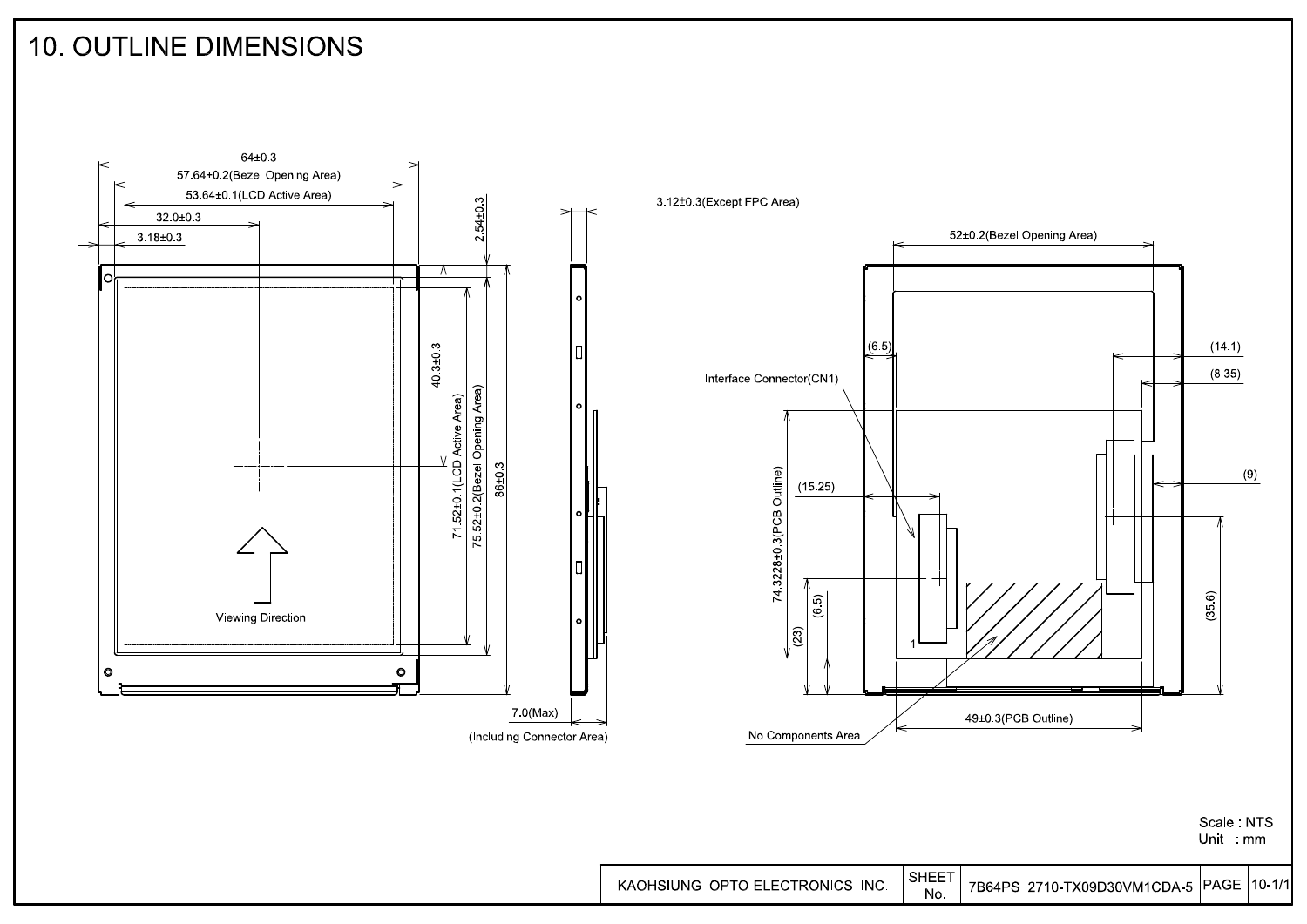### 11. APPEARANCE STANDARD

The appearance inspection is performed in a dark room around 500~1000 lx based on the conditions as below:

- The distance between inspector's eyes and display is 30 cm.
- The viewing zone is defined with angle  $\theta$  shown in Fig. 11.1 The inspection should be performed within  $45^\circ$  when display is shut down. The inspection should be performed within  $5^\circ$  when display is power on.



Fig. 11.1

#### 11.1 THE DEFINITION OF LCD ZONE

LCD panel is divided into 3 areas as shown in Fig.11.2 for appearance specification in next section. A zone is the LCD active area (dot area); B zone is the area, which extended 1 mm out from LCD active area; C zone is the area between B zone and metal frame.

In terms of housing design, B zone is the recommended window area customers' housing should be located in.



Fig. 11.2

| KAOHSIUNG OPTO-ELECTRONICS INC. | SHEE <sup>-</sup><br>NO. | 7B64PS 2711-TX09D30VM1CDA-5 | PAGE | $11 - 1/3$ |
|---------------------------------|--------------------------|-----------------------------|------|------------|
|---------------------------------|--------------------------|-----------------------------|------|------------|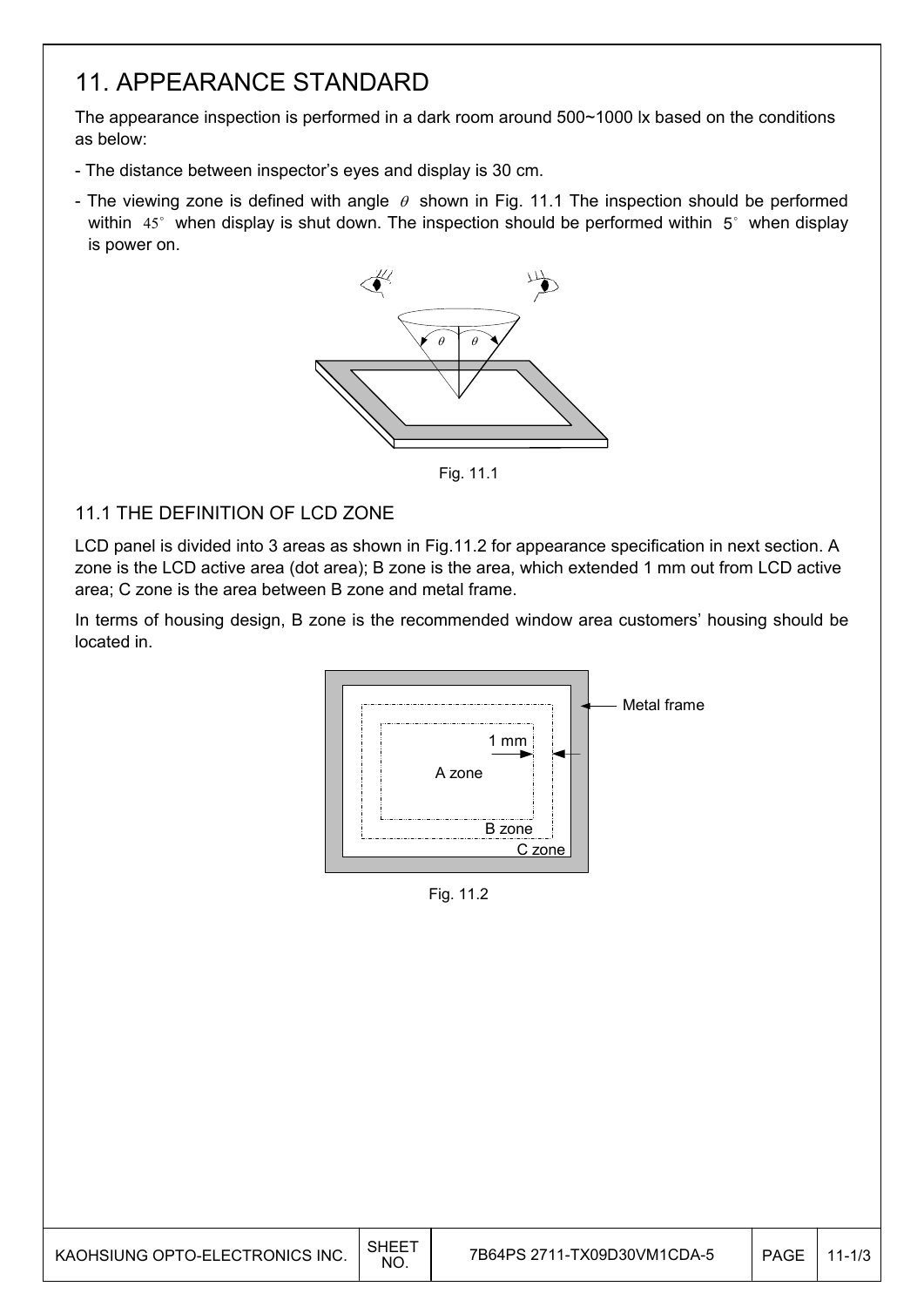### 11.2 LCD APPEARANCE SPECIFICATION

The specification as below is defined as the amount of unexpected phenomenon or material in different zones of LCD panel. The definitions of length, width and average diameter using in the table are shown in Fig. 11.3 and Fig. 11.4.

| No. | <b>ITEM</b>               | <b>APPLIED</b><br><b>CRITERIA</b> |                                       |                            |                                      |                               |      |  |
|-----|---------------------------|-----------------------------------|---------------------------------------|----------------------------|--------------------------------------|-------------------------------|------|--|
|     | <b>Scratches</b>          | Length                            | Width                                 |                            |                                      | Maximum number                |      |  |
|     |                           | L(mm)                             |                                       | W/mm)                      |                                      | acceptable                    |      |  |
|     |                           | $L \leq 2.0$                      |                                       | $W \le 0.03$               |                                      | ignored                       | A,B  |  |
|     |                           | $L \leq 2.0$                      | $0.03 < W \le 0.05$<br>$\overline{4}$ |                            |                                      |                               |      |  |
|     |                           |                                   | L > 2.0<br>0.05 < W<br>none           |                            |                                      |                               |      |  |
|     | Dent                      |                                   |                                       | Serious one is not allowed |                                      |                               | A    |  |
|     | Wrinkles in polarizer     |                                   |                                       | Serious one is not allowed |                                      |                               | A    |  |
|     | <b>Bubbles</b>            | Average diameter                  |                                       |                            |                                      | Maximum<br>number             |      |  |
|     |                           | D(mm)                             |                                       |                            |                                      | acceptable                    | A    |  |
|     |                           | $D \le 0.3$                       |                                       |                            |                                      | 2                             |      |  |
|     |                           | 0.3 < D                           |                                       |                            |                                      | none                          |      |  |
|     | <b>Stains</b>             |                                   | Filamentous                           | (Line                      | shape)                               |                               |      |  |
|     | Foreign                   | Length                            |                                       | Width                      |                                      | Maximum<br>number             |      |  |
|     | <b>Materials</b>          | L(mm)                             | W/mm)                                 |                            |                                      | acceptable                    | A,B  |  |
|     |                           | L < 2.0<br>$W \le 0.05$<br>4      |                                       |                            |                                      |                               |      |  |
| L   | Dark spot<br>$L \leq 1.0$ |                                   |                                       |                            | $\overline{2}$<br>$0.05 < W \le 0.1$ |                               |      |  |
|     |                           | Round(Dot shape)                  |                                       |                            |                                      |                               |      |  |
| C   |                           | Average diameter D(mm)            | Maximum number<br>acceptable          |                            |                                      |                               |      |  |
|     |                           |                                   |                                       |                            |                                      |                               |      |  |
| D   |                           |                                   | $D \le 0.15$                          |                            |                                      | 6                             | A,B  |  |
|     |                           | $0.15 < D \le 0.2$                |                                       |                            |                                      | 4                             |      |  |
|     |                           | 0.2 < D                           |                                       |                            |                                      | none<br>Filamentous + Round=9 |      |  |
|     |                           | number<br>The<br>total            |                                       |                            |                                      |                               |      |  |
|     |                           | Those wiped                       | out easily are acceptable             |                            |                                      |                               |      |  |
|     | Dot Defect                |                                   |                                       |                            |                                      | Maximum                       |      |  |
|     |                           |                                   |                                       |                            |                                      | number                        |      |  |
|     |                           |                                   |                                       |                            |                                      | acceptable                    |      |  |
|     |                           | Sparkle mode                      |                                       | 1 dot                      |                                      | $\overline{4}$                |      |  |
|     |                           |                                   |                                       | 2 dots                     |                                      | 2(sets)                       |      |  |
|     |                           |                                   |                                       | Total                      |                                      | 4                             | A, B |  |
|     |                           | Black mode                        |                                       | 1 dot                      |                                      | 4                             |      |  |
|     |                           |                                   |                                       | 2 dots                     |                                      | 2(sets)                       |      |  |
|     |                           |                                   |                                       | Total                      |                                      | 4                             |      |  |
|     |                           | Sparkle mode<br>& Black mode      |                                       | 2 dots                     |                                      | 2(sets)                       |      |  |
|     |                           |                                   |                                       | Total                      |                                      | 6                             |      |  |
|     |                           |                                   |                                       |                            |                                      |                               |      |  |



Fig. 11.4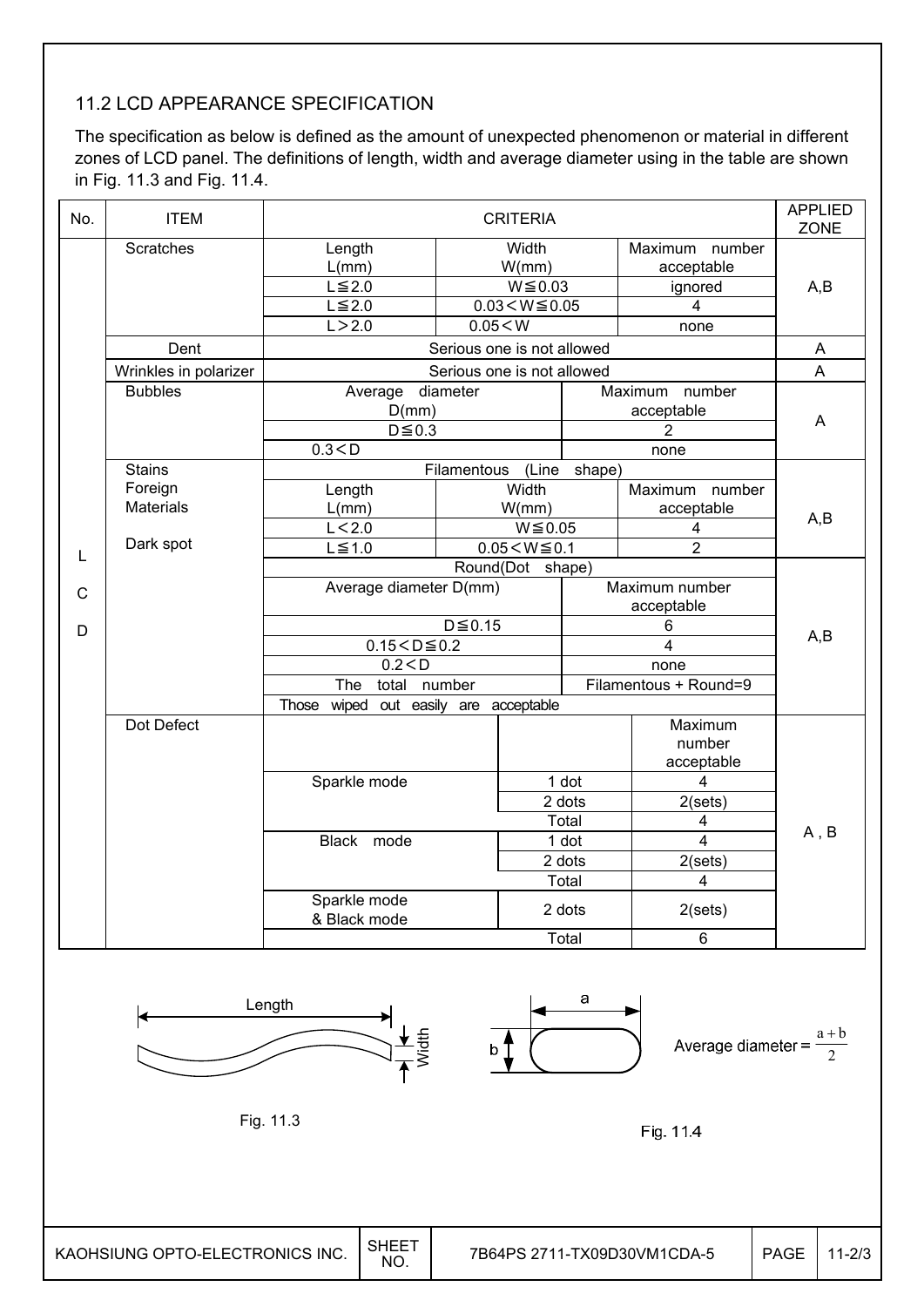Note 1: The definitions of dot defect are as below:

- The defect area of the dot must be bigger than half of a dot.
- For bright dot-defect, showing black pattern, the dot's brightness must be over 30% brighter than others.
- For dark dot-defect, showing white pattern, the dot's brightness must be under 70% darker than others.
- The definition of 1-dot-defect is the defect-dot, which is isolated and no adjacent defect-dot.
- The definition of adjacent dot is shown as Fig. 11.5.



| KAOHSIUNG OPTO-ELECTRONICS INC. | <b>SHEET</b><br>NO. | 7B64PS 2711-TX09D30VM1CDA-5 | PAGE | $11 - 3/3$ |
|---------------------------------|---------------------|-----------------------------|------|------------|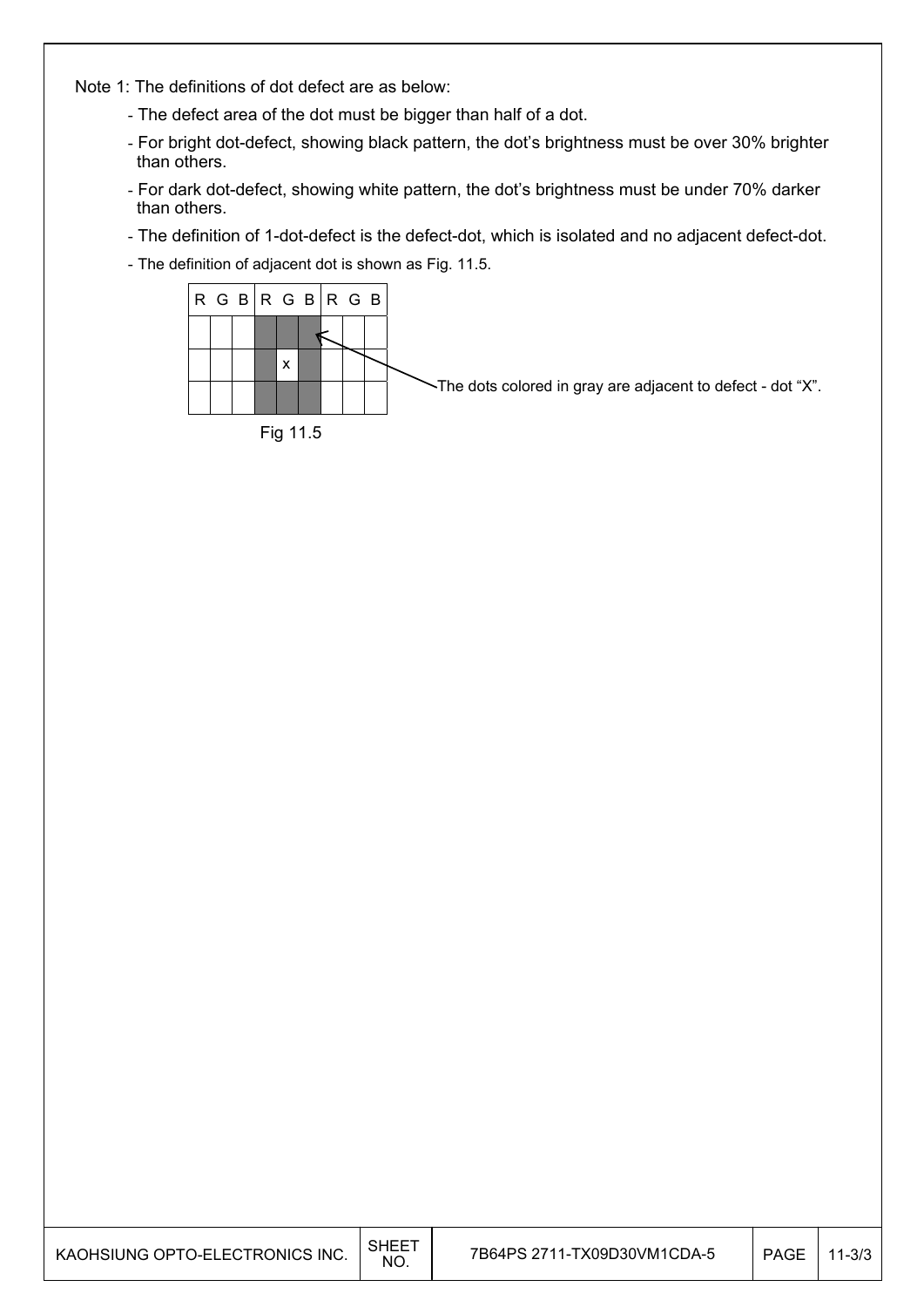### 12. PRECAUTIONS

#### 12.1 PRECAUTIONS of ESD

- 1) Before handling the display, please ensure your body has been connected to ground to avoid any damages by ESD. Also, do not touch display's interface directly when assembling.
- 2) Please remove the protection film very slowly before turning on the display to avoid generating ESD.

#### 12.2 PRECAUTIONS of HANDLING

- 1) In order to keep the appearance of display in good condition, please do not rub any surfaces of the displays by using sharp tools harder than 3H, especially touch panel, metal frame and polarizer.
- 2) Please do not stack the displays as this may damage the surface. In order to avoid any injuries, please avoid touching the edge of the glass or metal frame and wore gloves during handling.
- 3) Touching the polarizer or terminal pins with bare hand should be avoided to prevent staining and poor electrical contact.
- 4) Do not use any harmful chemicals such as acetone, toluene, and isopropyl alcohol to clean display's surfaces.
- 5) Please use soft cloth or absorbent cotton with ethanol to clean the display by gently wiping. Moreover, when wiping the display, please wipe it by horizontal or vertical direction instead of circling to prevent leaving scars on the display's surface, especially polarizer.
- 6) Please wipe any unknown liquids immediately such as saliva, water or dew on the display to avoid color fading or any permanent damages.
- 7) Maximum pressure to the surface of the display must be less than  $1.96 \times 10^4$  Pa. If the area of applied pressure is less than  $1 \text{ cm}^2$ , the maximum pressure must be less than 1.96N.

#### 12.3 PRECAUTIONS OF OPERATING

- 1) Please input signals and voltages to the displays according to the values defined in the section of electrical characteristics to obtain the best performance. Any voltages over than absolute maximum rating will cause permanent damages to this display. Also, any timing of the signals out of this specification would cause unexpected performance.
- 2) When the display is operating at significant low temperature, the response time will be slower than it at 25  $\mathrm{C}^{\circ}$ . In high temperature, the color will be slightly dark and blue compared to original pattern. However, these are temperature-related phenomenon of LCD and it will not cause permanent damages to the display when used within the operating temperature.
- 3) The use of screen saver or sleep mode is recommended when static images are likely for long periods of time. This is to avoid the possibility of image sticking.
- 4) Spike noise can cause malfunction of the circuit. The recommended limitation of spike noise is no bigger than  $\pm$  100 mV.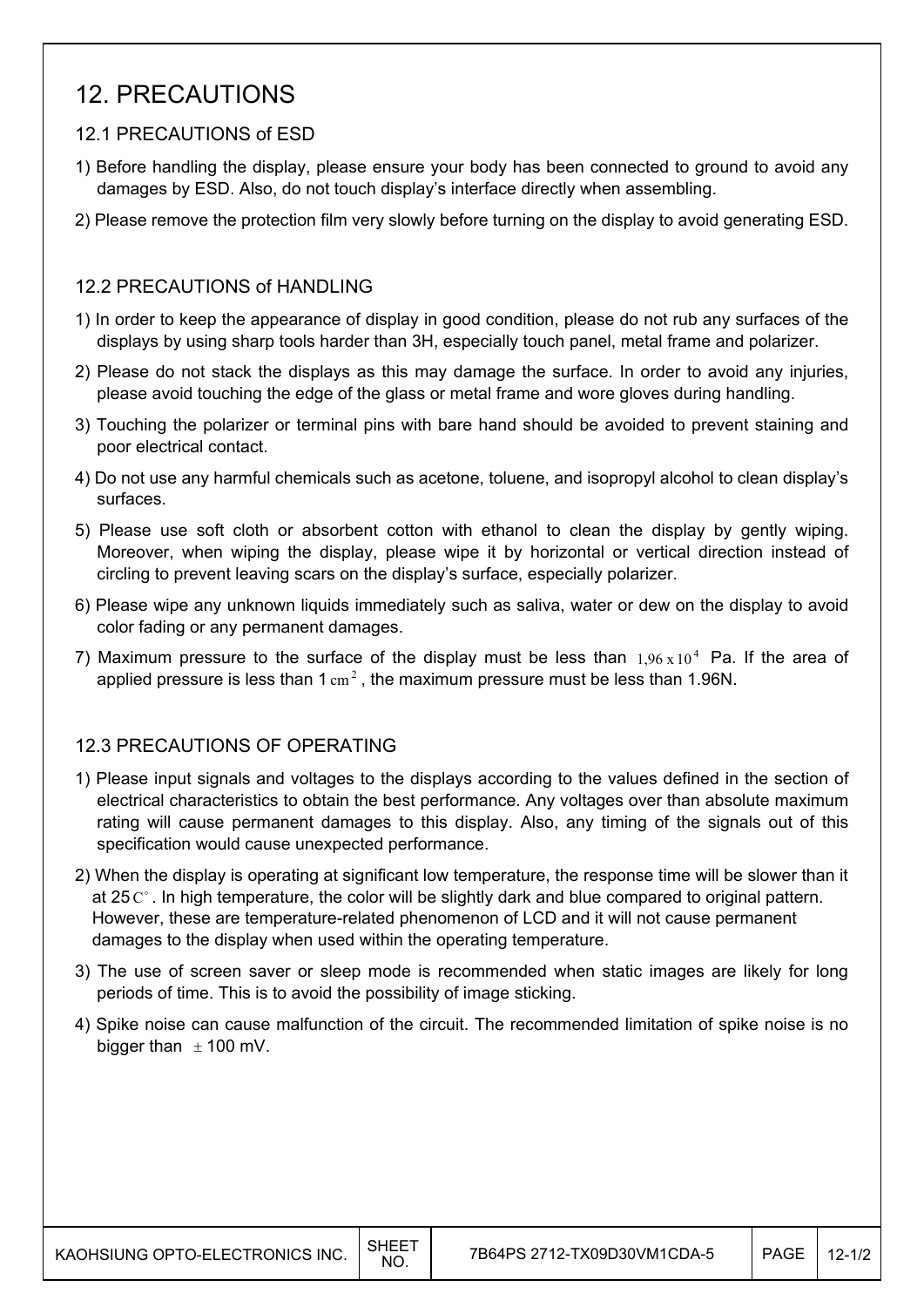#### 12.4 PRECAUTIONS of STORAGE

If the displays are going to be stored for years, please be aware the following notices.

- 1) Please store the displays in a dark room to avoid any damages from sunlight and other sources of UV light.
- 2) The recommended long term storage temperature is between 10  $C^{\circ}$  ~35  $C^{\circ}$  and 55%~75% humidity to avoid causing bubbles between polarizer and LCD glasses, and polarizer peeling from LCD glasses.
- 3) It would be better to keep the displays in the container, which is shipped from KOE, and do not unpack it.
- 4) Please do not stick any labels on the display surface for a long time, especially on the polarizer.

| KAOHSIUNG OPTO-ELECTRONICS INC. | <b>SHEET</b><br>NO. | 7B64PS 2712-TX09D30VM1CDA-5 | PAGE | $12 - 2/2$ |
|---------------------------------|---------------------|-----------------------------|------|------------|